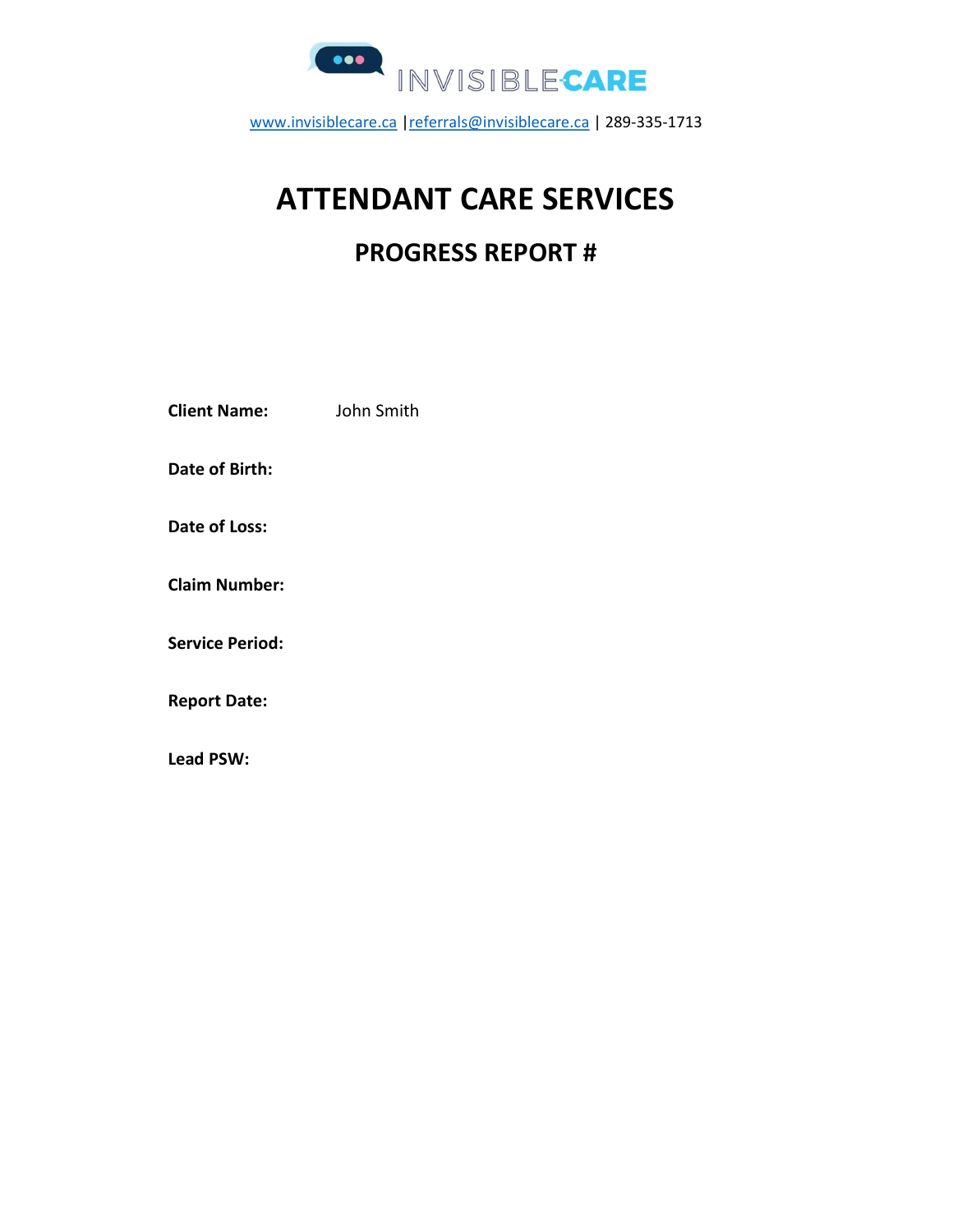Attendant Care Services Progress Report **Date of Report:** Attendant Care Services Progress Report: Re: DOL: Claim #: DOB:

#### **INTRODUCTION**

Invisible-Care offers enhanced, remote attendant care services, delivered through technological platforms. Invisible-Care was founded in recognition of the need that exists for an *intermittent* model of care to support many clients. The clients who require this model of care often experience cognitive and/or psycho-emotional difficulties that result in the need for cuing, coaxing, encouragement, reassurances, and emotional support in addition to hands-on, direct, assistance. Our team of Personal Support Workers and Rehabilitation Support Workers engage with clients regularly through a secure and encrypted software by means of text, telephone, and/or video call. Close communication is maintained between our management team and the rehabilitation professionals who refer their clients for remote attendant care services. Every care plan is designed to meet specific client needs and is regularly adjusted as needed. Invisible-Care is available 24 hours per day to provide emergency assistance in the form of Basic Supervisory Care and/or Comfort & Care, through direct support (6AM to midnight) or via our emergency line overnight.  

#### INFORMED CONSENT

Mr. John Smith has been informed that Invisible-Care Inc. will provide him remote attendant care services via a smart device. He has consented to receiving daily communication from Invisible-Care through secure text, calls, and/or video chat. Mr. Smith has consented to the collection and release of pertinent information relating to his functional abilities and/or medical status, to the authorized personnel on file.

#### BACKGROUND

Mr. John Smith was referred to Invisible-Care Inc. for continued remote personal and rehabilitation support services by Ms. Jane Doe in February 2021. Invisible-Care has been providing remote attendant care services through secure text, calls and/or video chats since March 4, 2021. This report is a comprehensive summary of the functional and objective observations made by the Support Worker during the service period March 2021.

#### ATTENDANT CARE PLAN

As per the referral information and consultation with Ms. Jane Doe, treating Occupational Therapist, the following cues, and support have been identified as necessary.

Tools used by our personal and rehabilitation support workers to support Mr. Smith with his activities of daily living include but are not limited to engagement, pacing tools, support with breaking down tasks, energy conservation and planning, cues and prompts when to start a task, deep breathing as a tool to calm before a task, support with exercise, and a listening ear. Prompts are provided daily by text message, unless otherwise indicated. Daily cuing and prompting in the form of text, calls and video chats, ensures comfort, safety, and security daily through 24/7 twoway communication.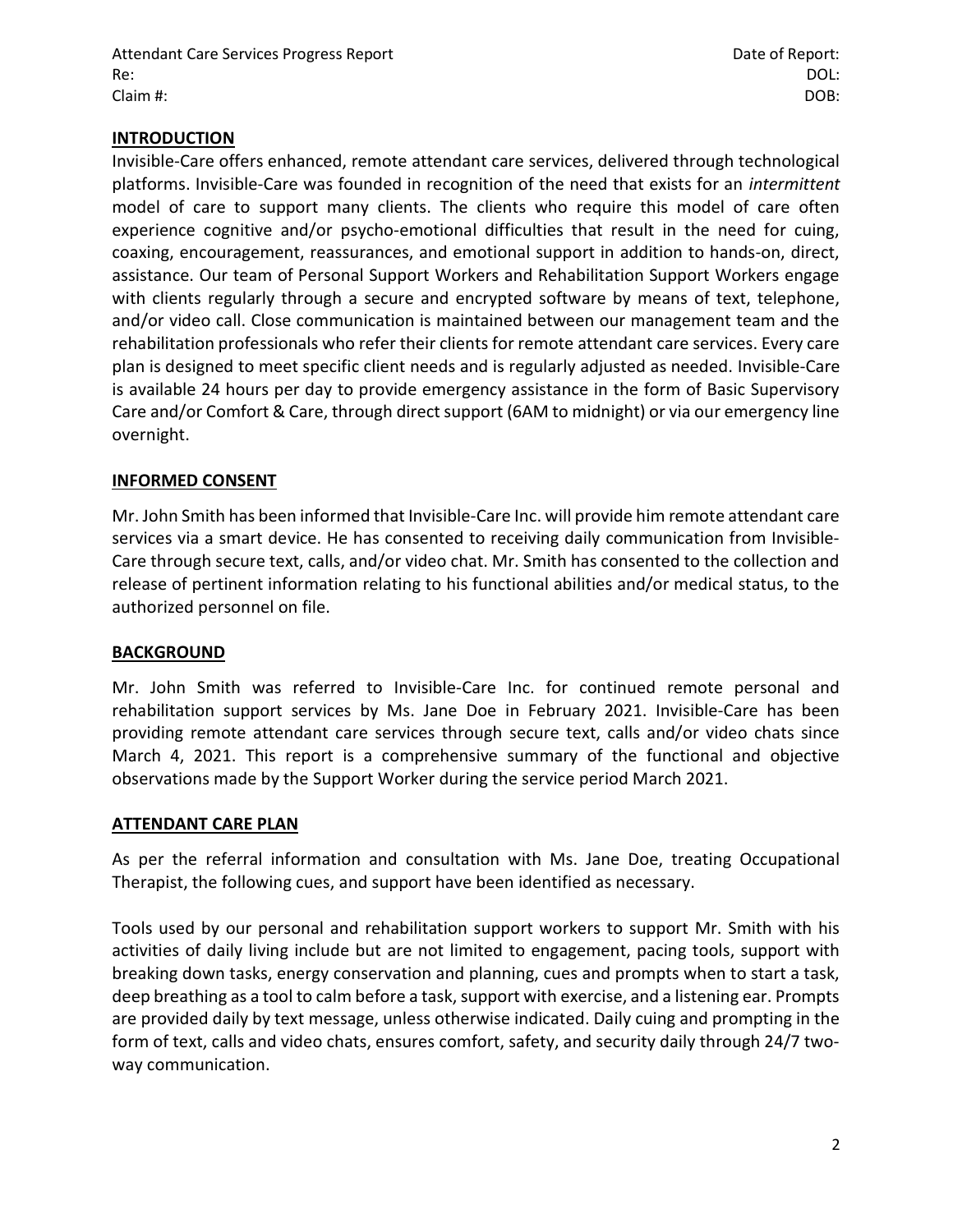| Form 1 Task                           | <b>Cues/Prompts Schedule</b>                         |
|---------------------------------------|------------------------------------------------------|
| Dressing/Undressing                   |                                                      |
| Prosthetics                           |                                                      |
| Orthotics                             |                                                      |
| Grooming                              |                                                      |
| Feeding                               |                                                      |
| Mobility                              |                                                      |
| <b>Extra Laundering</b>               |                                                      |
| Hygiene (Comfort, Safety, Security)   | 9:00 PM - Check-In Prompt and meditation link to aid |
|                                       | with sleep                                           |
| <b>Basic Supervisory Care</b>         | 9:00 AM Wellness Check-In Call                       |
|                                       | 4:00 PM Wellness Check-In Call                       |
| <b>Coordination of Attendant Care</b> |                                                      |
| <b>Genitourinary Tracts</b>           |                                                      |
| <b>Bowel Care</b>                     |                                                      |
| <b>Tracheostomy Care</b>              |                                                      |
| <b>Ventilator Care</b>                |                                                      |
| Exercise                              |                                                      |
| <b>Skin Care</b>                      |                                                      |
| Medication                            | 10:00 AM - Medication reminder and follow up         |
|                                       | 6:00 PM - Medication reminder and follow up          |
| <b>Bathing</b>                        |                                                      |
| <b>Other Therapy</b>                  |                                                      |
| Maintenance of Supplies and           |                                                      |
| Equipment                             |                                                      |
| <b>Skilled Supervisory Care</b>       |                                                      |
| <b>Other</b>                          | <b>Cues/Prompts Schedule</b>                         |
| <b>Healthy Check-In</b>               |                                                      |
| Pain Tracking                         | Daily ratings for pain and mood                      |
| Morning/Nighttime Routines            |                                                      |
| <b>Appointment Reminders</b>          | 11:00 AM Tue and Fri - Massage therapy reminder      |
|                                       | 11:00 AM Wed - Physiotherapy reminder                |
| <b>Relaxation/Exercise Reminders</b>  |                                                      |
| <b>Therapy Activities</b>             |                                                      |
| <b>Video Calls</b>                    |                                                      |

Please refer to Occupational Therapy Attendant Care Report by Ms. Jane Doe and Form 1 dated December 20, 2020 for more information.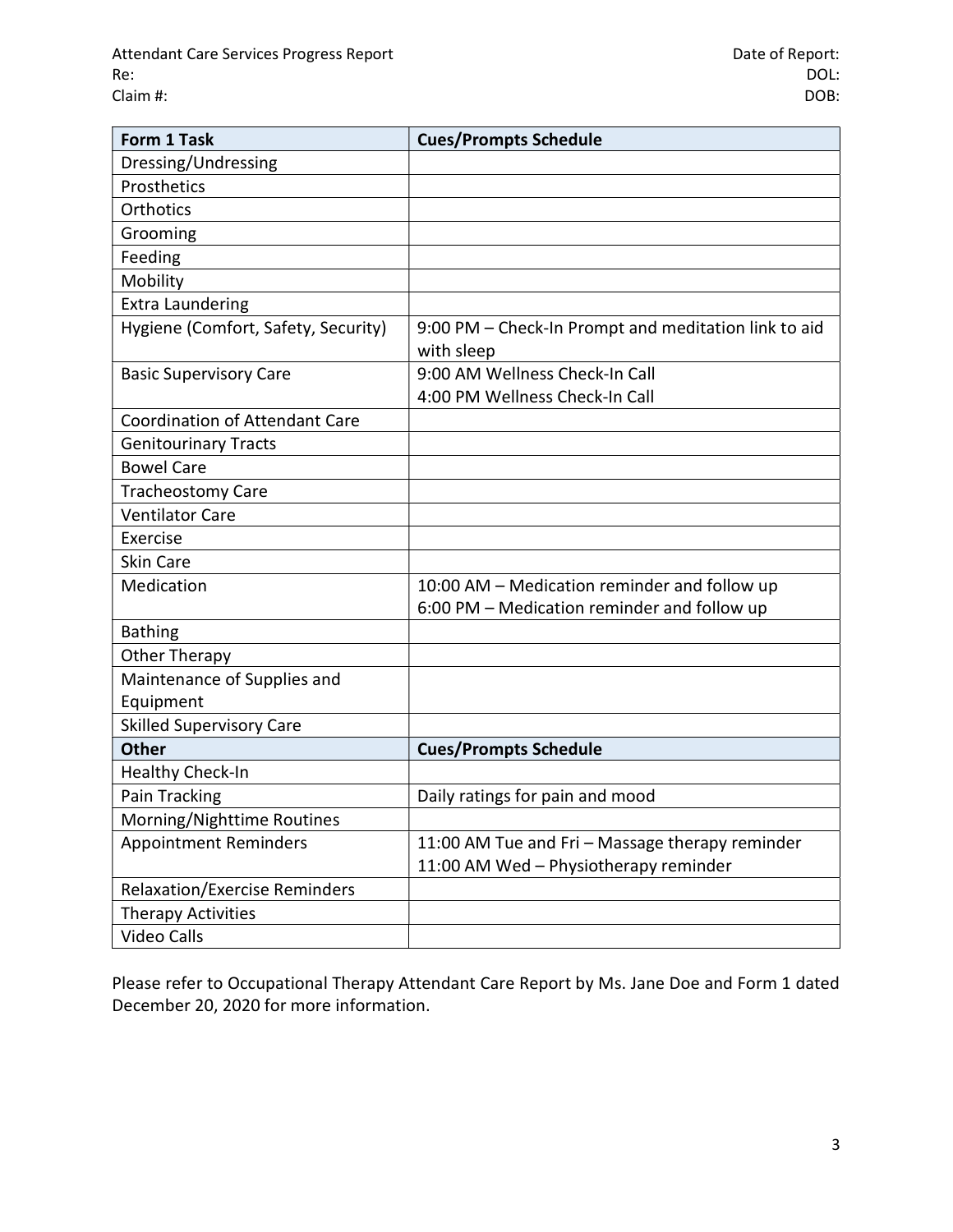### ATTENDANT CARE SESSION NOTES

Please note the communication documented below is above and beyond the care plan outlined above and is intended to provide additional information on client need for support, cuing and prompting.

| <b>Date</b>   | <b>Support Worker Notes</b>                                                                                                                                                                                                                                                                                                                                                                                                                                                                                                                                                                                                                                                                                                                                                                                                                                                                                                                                                                                                                                                                                                                                                                                                                                                                                                                                                                                                                                                                                                                                                                                                                                                                                                                                                                                                                                                                                                                                                                                                                                                                                                                                                               |
|---------------|-------------------------------------------------------------------------------------------------------------------------------------------------------------------------------------------------------------------------------------------------------------------------------------------------------------------------------------------------------------------------------------------------------------------------------------------------------------------------------------------------------------------------------------------------------------------------------------------------------------------------------------------------------------------------------------------------------------------------------------------------------------------------------------------------------------------------------------------------------------------------------------------------------------------------------------------------------------------------------------------------------------------------------------------------------------------------------------------------------------------------------------------------------------------------------------------------------------------------------------------------------------------------------------------------------------------------------------------------------------------------------------------------------------------------------------------------------------------------------------------------------------------------------------------------------------------------------------------------------------------------------------------------------------------------------------------------------------------------------------------------------------------------------------------------------------------------------------------------------------------------------------------------------------------------------------------------------------------------------------------------------------------------------------------------------------------------------------------------------------------------------------------------------------------------------------------|
| March 5, 2021 | Phone call. Client stated that he had his son, only for 5 hours<br>$S$ :<br>because his son needed to be picked up to go to therapy because<br>his son felt like dad abandoned him after the accident. The client<br>expressed his frustration with this as he states that he nor his son<br>should be having to go through this because it wasn't his fault. The<br>client reported that the person who hit him was drinking and<br>driving but he isn't in jail and is out living his life, playing with his<br>children and client is in pain all day every day and his son is in<br>therapy. This all provided him with a great deal of anger and<br>frustration. Client reported that the person who hit him has a<br>brother who is a police officer in their town so he "gets off with<br>doing whatever the \$#@% he wants to do, he ruins people's lives,<br>that's what he does." Client shared his stress about finances. He<br>stated that he has no money, and he has to pay for car repairs and<br>his son's therapy. He had to have modifications done to his vehicle<br>due to the accident and he was angry about this as something broke<br>right after he had it put on and he had to travel to take the car there.<br>Client shared that driving any distance is very painful and he is<br>unable to get comfortable in any vehicle. Client stated that he feels<br>like people are always staring at him and judging him especially<br>when he had to go to the methadone clinic to get his medications.<br>Client currently gets his pain meds from his family Dr. As he "got<br>kicked out of the clinic", because they wanted him to stand to wait<br>his turn and he "is in too much pain to stand there in a room full of<br>people who are staring at him." Client claims the pain medication<br>doesn't work and that he can't find anything that helps ease his pain<br>and he wishes that the Dr's would have just amputated his leg<br>because "I can't deal with this pain every day, it's too much." Client<br>mentioned that he can't go into any big box store and has difficulty<br>in a lot of stores due to the florescent lighting and the buzzing |
|               | sound they make, these give him an instant headache.<br>Client was quiet at first, but quickly opened up and shared his<br>O:                                                                                                                                                                                                                                                                                                                                                                                                                                                                                                                                                                                                                                                                                                                                                                                                                                                                                                                                                                                                                                                                                                                                                                                                                                                                                                                                                                                                                                                                                                                                                                                                                                                                                                                                                                                                                                                                                                                                                                                                                                                             |
|               | struggles with PSW. Client was easily agitated when speaking about<br>his pain and the person that hit him. PAIN 9/10 in his back and nerve                                                                                                                                                                                                                                                                                                                                                                                                                                                                                                                                                                                                                                                                                                                                                                                                                                                                                                                                                                                                                                                                                                                                                                                                                                                                                                                                                                                                                                                                                                                                                                                                                                                                                                                                                                                                                                                                                                                                                                                                                                               |

pain in his leg. MOOD 2/10 FATIGUE 8/10 "I don't sleep because I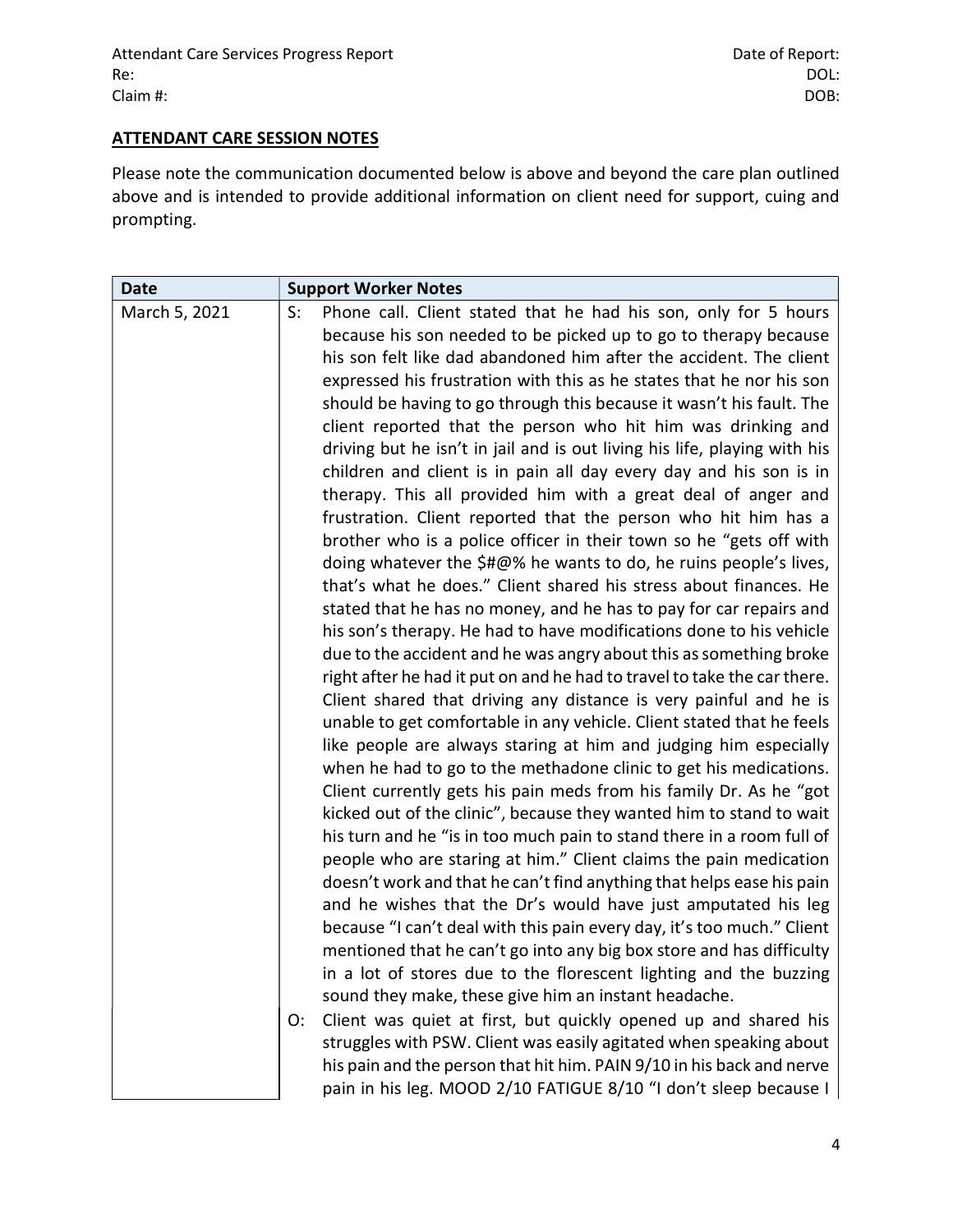|               | А:<br>P: | can't get comfortable with all this pain." Client was very vocal about<br>his struggles and frustrations in his life.<br>Client is struggling to complete daily tasks due to high levels of pain.<br>His pain levels are affecting his relationship with his son and his<br>son's mother as well as his ability to communicate with others in<br>public on an amicable level. Pain levels are affecting his sleep<br>patterns, therefore affecting his mood as well.<br>PSW provided an empathetic ear and suggested client use heat for<br>his pain (client mentioned he will not use a heating pad of any sort<br>as he electrocuted himself with Dr. Ho's Tens machine). PSW<br>suggested ice packs, client stated that then he's chilled to the bone<br>and can't get warm again. Encouraged client to do gentle stretches<br>and complete exercises given to him by this therapy team. Client<br>encouraged to reach out if he requires emotional support<br>throughout the day.                                                                                                                                                                                                                                                                                                                                                                                                                                                                                                                                                                                                                                                                                                                                                                                                                                                                                                          |
|---------------|----------|------------------------------------------------------------------------------------------------------------------------------------------------------------------------------------------------------------------------------------------------------------------------------------------------------------------------------------------------------------------------------------------------------------------------------------------------------------------------------------------------------------------------------------------------------------------------------------------------------------------------------------------------------------------------------------------------------------------------------------------------------------------------------------------------------------------------------------------------------------------------------------------------------------------------------------------------------------------------------------------------------------------------------------------------------------------------------------------------------------------------------------------------------------------------------------------------------------------------------------------------------------------------------------------------------------------------------------------------------------------------------------------------------------------------------------------------------------------------------------------------------------------------------------------------------------------------------------------------------------------------------------------------------------------------------------------------------------------------------------------------------------------------------------------------------------------------------------------------------------------------------------------------|
|               |          | Sign:                                                                                                                                                                                                                                                                                                                                                                                                                                                                                                                                                                                                                                                                                                                                                                                                                                                                                                                                                                                                                                                                                                                                                                                                                                                                                                                                                                                                                                                                                                                                                                                                                                                                                                                                                                                                                                                                                          |
| March 5, 2021 | S:<br>O: | Client Call. Client stated that he prefers to be called "Jo" when<br>asked by PSW. Client stated that he is in constant pain. Client<br>reported he has plates in his hands, hip, leg and pelvis, and that<br>restricts his mobility When he uses his hands, they swell up and<br>create more pain. Client stated the stairs are very steep at his home<br>and there are approximately 30 of them, making it very difficult to<br>get around his home or even outside. Client reports falling on many<br>occasions, and he is fearful of using the stairs. Client stated that his<br>body is always compensating so he is always tired. Client admitted<br>that he can go from nice to irritated really fast due to pain. Client<br>stated the best place for him to find any kind of comfort is in his<br>wheelchair which he uses to get around parts of his home. Client<br>stated his sleep is worse even with the medication he uses due to<br>pain and goes some days without sleeping at all. Client stated he<br>has an infection in his mouth so it's making it hard to eat. Client<br>stated he was at his son's mothers doing laundry but in actual fact<br>she was doing the laundry, he was just there. Client stated his son<br>doesn't like leaving him because he is afraid he won't see him again.<br>Client stated "it's my fault my son is in therapy."<br>Client is very bitter about how he has to live as a result of the<br>accident. Client goes from calm to irritated very easily and<br>recognizes when he does. Client's ADLs are affected by his inability<br>to move around his home properly and do the things he used to be<br>able to do before the accident. Client tries to be as involved in his<br>son's life like he was before but is unable to do many things now.<br>Client gets frustrated when he can't because he knows how it<br>affects his son. |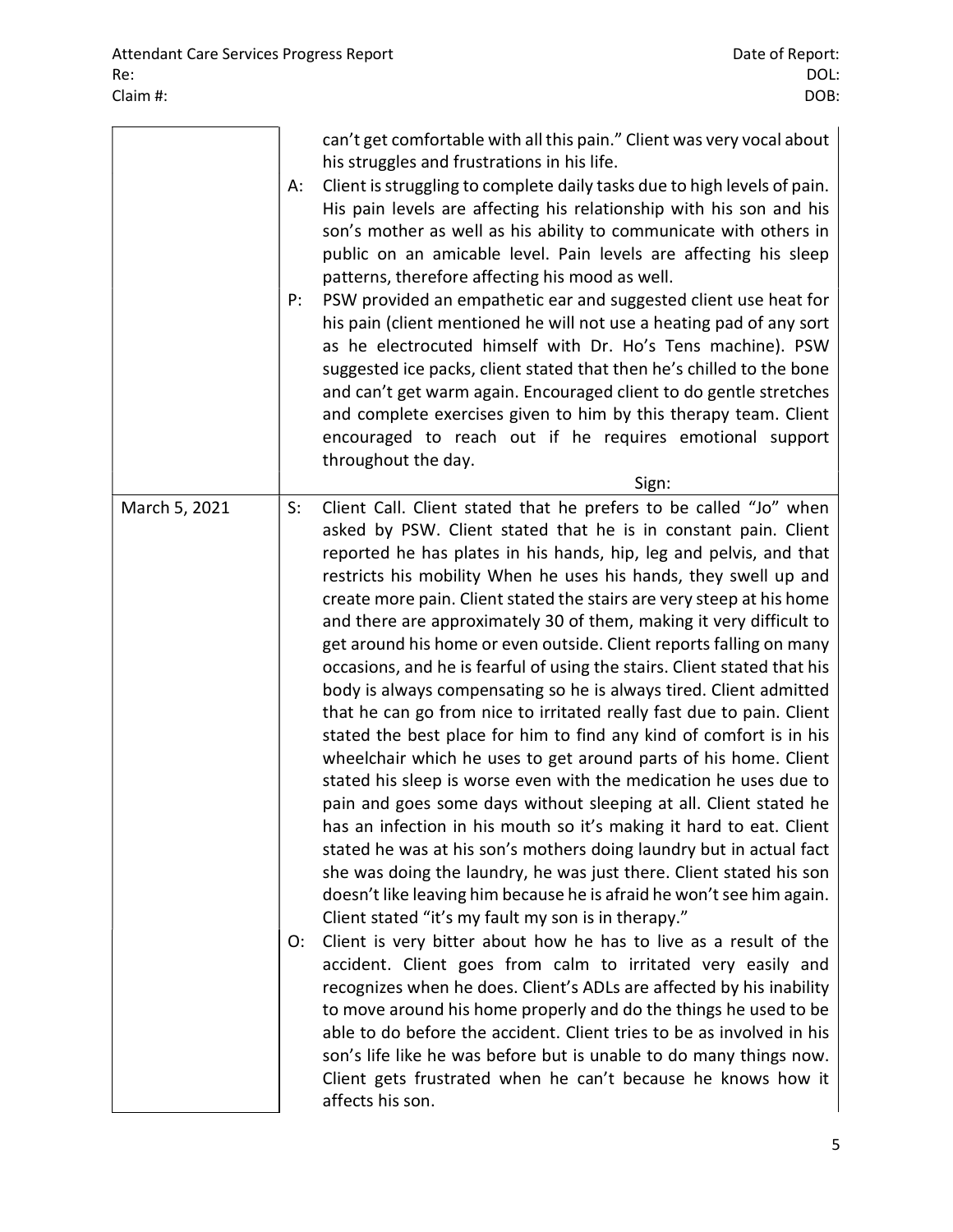|               | A:<br>P:    | Client struggling daily with all tasks due to high levels of pain which<br>also affect his level of fatigue. This causes an increased risk for falls<br>and injuries. His relationships with his son and his son's mom (his<br>best friend since high school) are also being affected due to pain as<br>he can become very irritable and hard to be around. High levels of<br>pain are also affecting his sleep patterns and his Mood.<br>PSW supported client by listening and reminding client to reach out<br>if he needed anything. PSW's efforts for pain management were<br>declined by client as nothing works. Continue to support through<br>calls and prompts.<br>Sign:                                                                                                                                                                                                                                                                                                                                                    |
|---------------|-------------|--------------------------------------------------------------------------------------------------------------------------------------------------------------------------------------------------------------------------------------------------------------------------------------------------------------------------------------------------------------------------------------------------------------------------------------------------------------------------------------------------------------------------------------------------------------------------------------------------------------------------------------------------------------------------------------------------------------------------------------------------------------------------------------------------------------------------------------------------------------------------------------------------------------------------------------------------------------------------------------------------------------------------------------|
| March 6, 2021 | $S$ :       | Client reported he had a busy week with appointments. Client is                                                                                                                                                                                                                                                                                                                                                                                                                                                                                                                                                                                                                                                                                                                                                                                                                                                                                                                                                                      |
|               |             | sleeping well because of sleeping pills, but without them he is not<br>able to sleep – constant flashbacks of the accident.                                                                                                                                                                                                                                                                                                                                                                                                                                                                                                                                                                                                                                                                                                                                                                                                                                                                                                          |
|               | O:          | Both knees pain 8/10. His mood has been good with the assistance<br>of his medication.                                                                                                                                                                                                                                                                                                                                                                                                                                                                                                                                                                                                                                                                                                                                                                                                                                                                                                                                               |
|               | А:          | Client has had a busy week. Client requires extra support through                                                                                                                                                                                                                                                                                                                                                                                                                                                                                                                                                                                                                                                                                                                                                                                                                                                                                                                                                                    |
|               |             | prompts and reminders to take his medication which have a                                                                                                                                                                                                                                                                                                                                                                                                                                                                                                                                                                                                                                                                                                                                                                                                                                                                                                                                                                            |
|               |             | positive impact on his mood and sleep.                                                                                                                                                                                                                                                                                                                                                                                                                                                                                                                                                                                                                                                                                                                                                                                                                                                                                                                                                                                               |
|               | P:          | Continue to provide support through prompts and calls.                                                                                                                                                                                                                                                                                                                                                                                                                                                                                                                                                                                                                                                                                                                                                                                                                                                                                                                                                                               |
|               |             | Sign:                                                                                                                                                                                                                                                                                                                                                                                                                                                                                                                                                                                                                                                                                                                                                                                                                                                                                                                                                                                                                                |
| March 7, 2021 | $S$ :<br>O: | Client Call. Client stated "I could be better. I ate a brownie before<br>bed with my pills last night and my stomach didn't like it." Client<br>stated he stayed at Erin's house last night (his son's Mom) and his<br>laundry was completed. Client stated he had a tough time getting<br>comfortable due to stomach pain. Client stated his stress level goes<br>up when stays at Erin's and he hoped to be going home soon. Client<br>stated his pain wasn't too bad because he had taken his pain meds<br>about an hour ago. Client stated he likes to be aware of some pain<br>so he knows what he's doing wrong so he can correct it. Client<br>stated he needs his equipment to be more transportable for<br>comfort and accessibility.<br>Client reported PAIN 4/10. Client expressed concerns of not being<br>in his own home as he likes things done a certain way and he can't<br>control those things in someone else's home. It sounded chaotic in<br>the house while he was on the phone and client was becoming short |
|               | A:<br>P:    | tempered at times.<br>Client gets frustrated easily when he can't do things for himself.<br>Client does recognize his patience runs out fast and he reacts in the<br>wrong way. Client depends heavily on Erin to help complete ADLs<br>like laundry.<br>PSW encouraged client to take deep breaths when he was feeling<br>frustrated to calm himself down before he reacted negatively and                                                                                                                                                                                                                                                                                                                                                                                                                                                                                                                                                                                                                                          |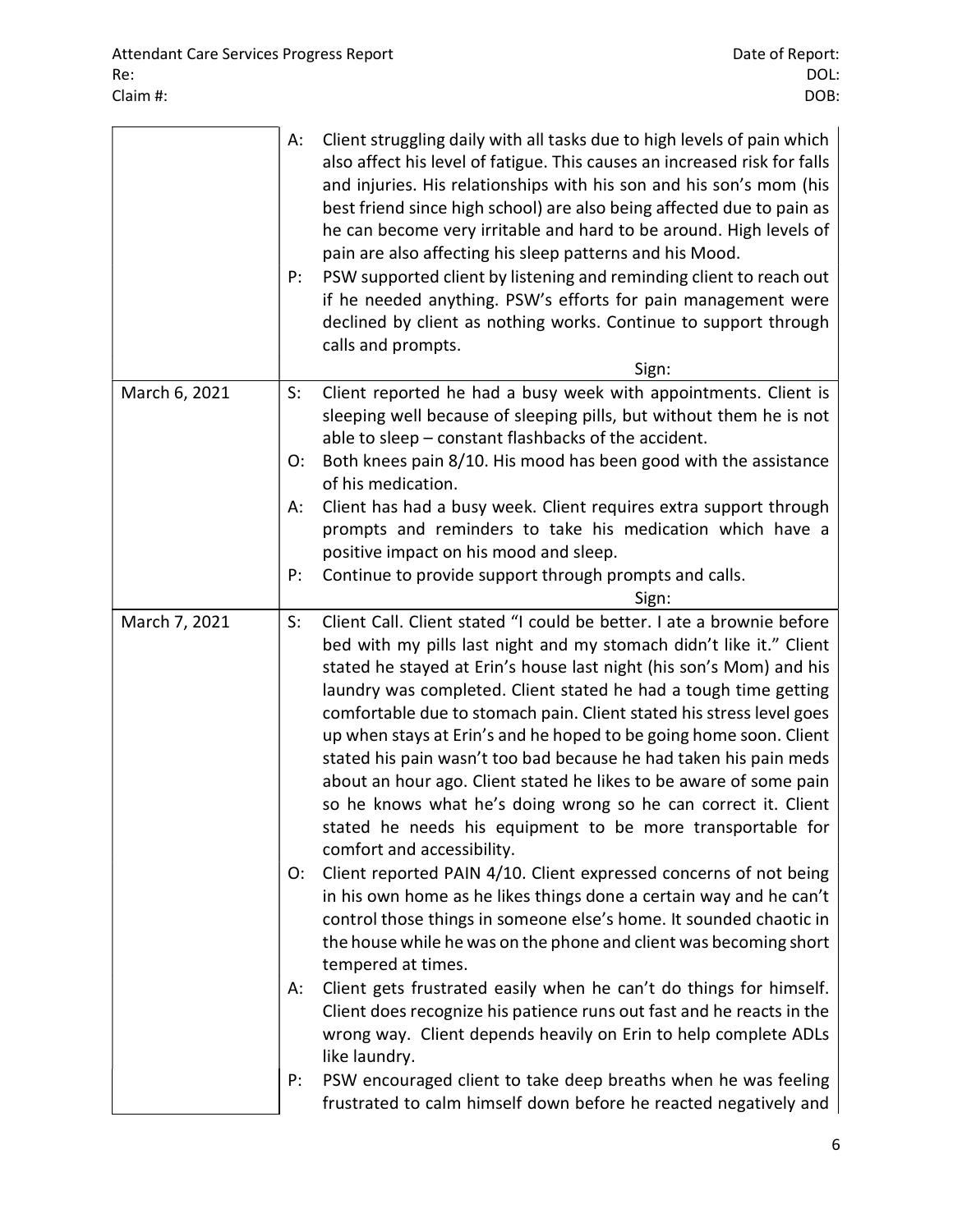|               | felt bad for doing so. Continue to support client through prompts<br>and calls.                                                                                                                                                                                                                                                                                                                                                                                                                                                                                                                                                                                                         |
|---------------|-----------------------------------------------------------------------------------------------------------------------------------------------------------------------------------------------------------------------------------------------------------------------------------------------------------------------------------------------------------------------------------------------------------------------------------------------------------------------------------------------------------------------------------------------------------------------------------------------------------------------------------------------------------------------------------------|
|               |                                                                                                                                                                                                                                                                                                                                                                                                                                                                                                                                                                                                                                                                                         |
| March 7, 2021 | Sign:<br>Client reports that he couldn't sleep well last night. The client stated<br>$S$ :<br>that he feels that he must have slept on his neck wrong. He was in<br>an incredible amount of pain. "Stating that it was so aggravated and<br>bothering him all night." Client reported that he took his pain pills,<br>but they did not bring relief. The client described having ruminating<br>thoughts and stated, "My mind just won't stop thinking, it doesn't<br>shut off" Client then expressed his frustration with never yet seeing<br>the psychiatrist in person. Then jumped back to speaking about his<br>sleep and saying he rests and sleeps through the day. Then changing |
|               | topic to driving, stating, "I don't like driving because it causes me so<br>much pain in my leg and back, when I use my walker, it causes me<br>lots of pain." The client then changed the topic and discussed the<br>struggles that he has with bathing and getting in and out of his high<br>raised bathtub safely. Expressing that he can't get in and out safely.<br>Pain in neck, back, leg. The client expressed frustration. Spoke<br>O:<br>rapidly                                                                                                                                                                                                                              |
|               | The nature of the conversation was very tangential. The client is<br>А:<br>struggling with sleep and pain, which affect his energy and mood.<br>Listened, encouraged, and validated the clients concerns and<br>P:                                                                                                                                                                                                                                                                                                                                                                                                                                                                      |
|               | feelings. Discussed Pain management strategies. Encouraged the<br>client to speak with his Team about concerns with bathing<br>Sign:                                                                                                                                                                                                                                                                                                                                                                                                                                                                                                                                                    |
| March 8, 2021 | Client acknowledged morning medication prompt. Client reported<br>$S$ :<br>pain in his knees and neck. Client reported his plan for the day way<br>to watch videos on YouTube and complete an upper body workout.                                                                                                                                                                                                                                                                                                                                                                                                                                                                       |
|               | Client reported the pain in his neck and knees to be a 11/10 on a<br>O:<br>pain rating scale. Client stated that he had a cryo-cuff on his knees<br>for 15 minutes every hour and believes that he had acupuncture for<br>his neck tomorrow.                                                                                                                                                                                                                                                                                                                                                                                                                                            |
|               | Client struggles with pain and requires support for medication<br>А:<br>prompting.                                                                                                                                                                                                                                                                                                                                                                                                                                                                                                                                                                                                      |
|               | PSW encouraged client to take caution while working out and stay<br>P:<br>hydrated.                                                                                                                                                                                                                                                                                                                                                                                                                                                                                                                                                                                                     |
|               | Sign:                                                                                                                                                                                                                                                                                                                                                                                                                                                                                                                                                                                                                                                                                   |
| March 9, 2021 | Client reports that he fell asleep around 2am and woke up at 4am.<br>$S$ :<br>He tried to do the meditation link that IC sends him but it wanted<br>him to download an app so he went on YouTube and listened to<br>some from there and he woke up at 7am sweating. Client reports<br>that he is staying at his son's mother's house as she needed to leave<br>early for work this morning. Client reports he is depressed when he                                                                                                                                                                                                                                                      |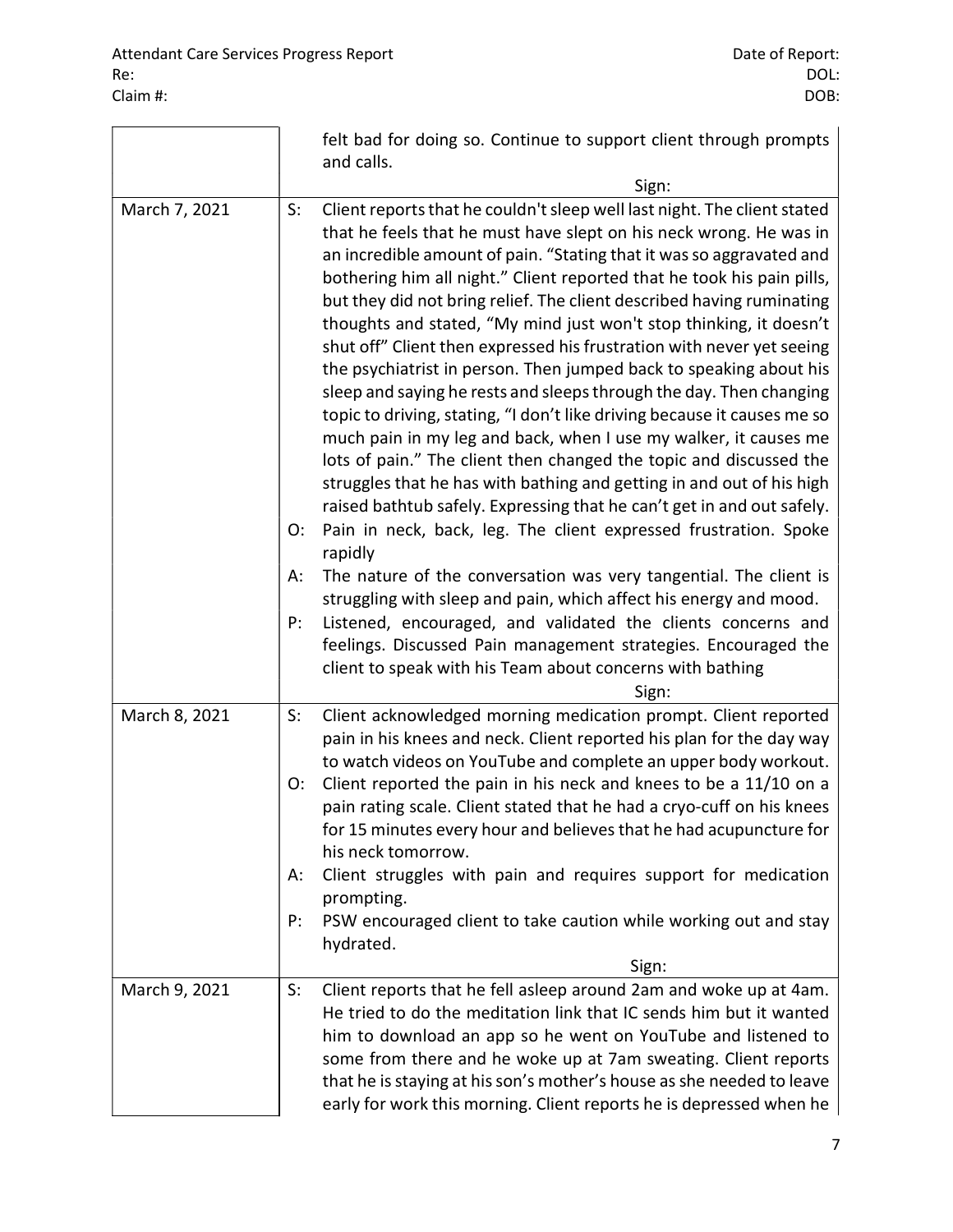|                |       | has to stay at his son's mom's house because he doesn't have his<br>wheelchair to get around, just his walker. Client reports that mid-<br>day is when his back is the weakest. Client reports he was able to<br>go all day yesterday without leg pain until nighttime. Client reports<br>he achieved this by staying off his leg for most of the day and<br>scooting around on his walker. Client expressed his frustration<br>about his memory loss and states that he has to walk around with<br>a backpack of pens and notebooks so he can write everything down<br>or he will forget. Client stated that reading and writing is difficult<br>for him since the accident which makes him angry. Client reported<br>that he is stressed about his Dr's appointment on Friday as his in<br>person PSW has taken the day off and now he doesn't know how<br>he's going to get there. Client talked a lot about how his accident<br>happened and how much it has depressed him because he can't be<br>active like he used to be and play with his son the way his son<br>deserves. Client's friend is coming to pick him up tomorrow and<br>taking him home to do some laundry. Client reports he overdoes it<br>sometimes because he's trying to be a good father and a good be a<br>good role model for his son. Client spoke at length about how he<br>doesn't talk to his mom or dad and this has affected the way he<br>looks at life and is sad that he can't be a better dad for his son as<br>his dad wasn't a good father according to client. |
|----------------|-------|---------------------------------------------------------------------------------------------------------------------------------------------------------------------------------------------------------------------------------------------------------------------------------------------------------------------------------------------------------------------------------------------------------------------------------------------------------------------------------------------------------------------------------------------------------------------------------------------------------------------------------------------------------------------------------------------------------------------------------------------------------------------------------------------------------------------------------------------------------------------------------------------------------------------------------------------------------------------------------------------------------------------------------------------------------------------------------------------------------------------------------------------------------------------------------------------------------------------------------------------------------------------------------------------------------------------------------------------------------------------------------------------------------------------------------------------------------------------------------------------------------------------------------------------------------|
|                | O:    | Client was in better spirits today however, showed a lot of<br>frustration about having the accident and how it wasn't his fault,<br>but he is "paying for it."                                                                                                                                                                                                                                                                                                                                                                                                                                                                                                                                                                                                                                                                                                                                                                                                                                                                                                                                                                                                                                                                                                                                                                                                                                                                                                                                                                                         |
|                | А:    | Client struggles with physical and emotional pain due to feeling<br>guilty that he can't play with his son like he used to. Client's accident<br>has negatively impacted his emotions.                                                                                                                                                                                                                                                                                                                                                                                                                                                                                                                                                                                                                                                                                                                                                                                                                                                                                                                                                                                                                                                                                                                                                                                                                                                                                                                                                                  |
|                | P:    | Continue to provide emotional support client as well as pain<br>management strategies and encouragement to try his best because<br>his best is enough.                                                                                                                                                                                                                                                                                                                                                                                                                                                                                                                                                                                                                                                                                                                                                                                                                                                                                                                                                                                                                                                                                                                                                                                                                                                                                                                                                                                                  |
|                |       | Sign:                                                                                                                                                                                                                                                                                                                                                                                                                                                                                                                                                                                                                                                                                                                                                                                                                                                                                                                                                                                                                                                                                                                                                                                                                                                                                                                                                                                                                                                                                                                                                   |
| March 10, 2021 | $S$ : | Client stated he was in a lot of pain and is struggling to sleep. Client<br>stated sleep meditation doesn't help and he has a problem settling<br>in to sleep for the night. Client stated he had just been in and out<br>of his buddy's truck and his pain is tolerable.                                                                                                                                                                                                                                                                                                                                                                                                                                                                                                                                                                                                                                                                                                                                                                                                                                                                                                                                                                                                                                                                                                                                                                                                                                                                               |
|                | O:    | Client reported PAIN 5/10. Client struggling to sleep at night, only<br>getting 2-4 hours at times of broken sleep. Client is feeling<br>frustrated.                                                                                                                                                                                                                                                                                                                                                                                                                                                                                                                                                                                                                                                                                                                                                                                                                                                                                                                                                                                                                                                                                                                                                                                                                                                                                                                                                                                                    |
|                | А:    | Client's sleep patterns are affected by higher levels of pain. Pain<br>strategies are not helping.                                                                                                                                                                                                                                                                                                                                                                                                                                                                                                                                                                                                                                                                                                                                                                                                                                                                                                                                                                                                                                                                                                                                                                                                                                                                                                                                                                                                                                                      |
|                | P:    | PSW reviewed pain strategies, but client has tried everything                                                                                                                                                                                                                                                                                                                                                                                                                                                                                                                                                                                                                                                                                                                                                                                                                                                                                                                                                                                                                                                                                                                                                                                                                                                                                                                                                                                                                                                                                           |

without success. Continue to support through prompts and calls.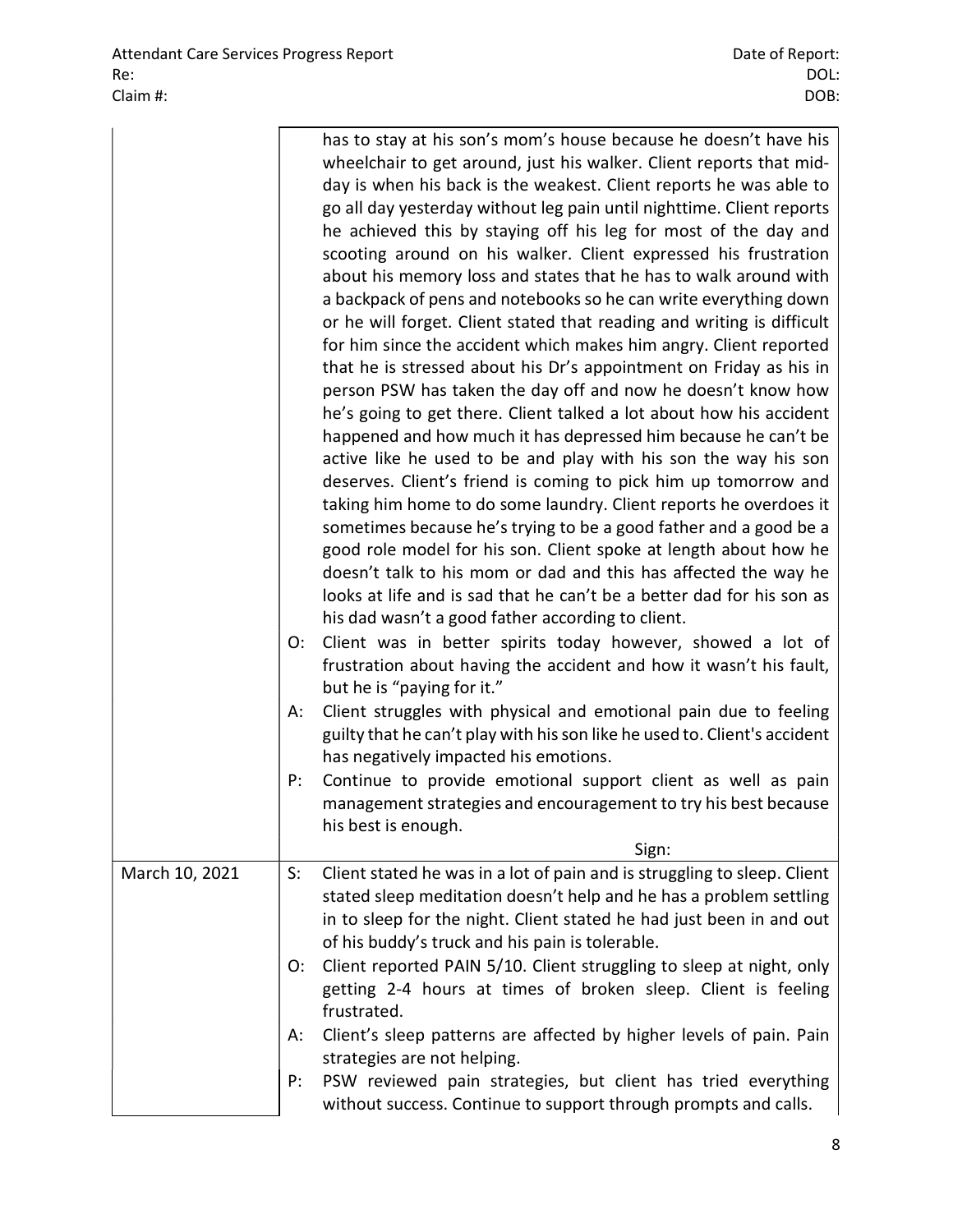|                | Sign:                                                                                                                                                                                                                                                                                                                                                                                                                                                                                                                                                                                                                                                                                                                                                                                                                                                                                                                                                                                                                                                                                                                                                                                                                                                                                                                                                                      |
|----------------|----------------------------------------------------------------------------------------------------------------------------------------------------------------------------------------------------------------------------------------------------------------------------------------------------------------------------------------------------------------------------------------------------------------------------------------------------------------------------------------------------------------------------------------------------------------------------------------------------------------------------------------------------------------------------------------------------------------------------------------------------------------------------------------------------------------------------------------------------------------------------------------------------------------------------------------------------------------------------------------------------------------------------------------------------------------------------------------------------------------------------------------------------------------------------------------------------------------------------------------------------------------------------------------------------------------------------------------------------------------------------|
| March 10, 2021 | Client reported that he was sitting in his truck waiting for his friend<br>$S$ :<br>to come pick him up and his friend and his wife were taking client<br>out to get gas in his truck. Client reported that he is feeling less<br>stressed about his appointment on Friday because his friend is<br>going to drive him. Client reported that he got some sleep last night.<br>He slept from 2am-7am. Client stated that his Dr. Changed his<br>medication times, so he takes a capsule at nighttime with food, but<br>he is waking up in the morning and throwing up. Client reported<br>that he wants to take the medication at bedtime because he feels<br>like it helped with pain so he could sleep a little bit but doesn't like<br>throwing up. Client mentioned that he used to love working on his<br>truck and doing his own maintenance but since the accident he's<br>unable to do it anymore and it upsets him.<br>Client was very chatty. Client was in better spirits today than he has<br>O:<br>been in previous conversations. PAIN: 5/10<br>Client is frustrated that he has to pay someone to fix his truck and<br>А:<br>do oil changes on his truck when he used to be able to do all that<br>himself and since the accident, he is unable to complete these tasks.<br>PSW suggested client speak to his Dr. About his medication side<br>P:<br>effect. |
|                | Sign:                                                                                                                                                                                                                                                                                                                                                                                                                                                                                                                                                                                                                                                                                                                                                                                                                                                                                                                                                                                                                                                                                                                                                                                                                                                                                                                                                                      |
| March 11, 2021 | The client reported that he had a near fall yesterday, stating that<br>$S$ :<br>his knee's just gave out. The client does not have a date yet for his<br>next surgery. The client reports having a migraine last night and<br>went to bed early. The client reported his mood is stable and he<br>feels ok.<br>Pain rated 8/10. Client was sitting in a chair with his foot elevated.<br>O:<br>With the continued use of his antidepressants the client is in a<br>А:<br>stable mood. The client continues to struggle with pain.<br>Discussed pain management strategies and engaged the client in<br>P:<br>conversation creating a sense of community.                                                                                                                                                                                                                                                                                                                                                                                                                                                                                                                                                                                                                                                                                                                   |
| March 12, 2021 | **Please note the report below is intended to give context, insight<br>and to reflect the scattered & chaotic nature in which the<br>conversation took place. **<br>Client reported that he really wants to get back to his home, so he<br>S:<br>can be comfortable. He said that they adjusted his medication<br>yesterday to help improve his sleep. Last night he slept from 2-6am.<br>Pain-7/10 - client reported that he was moving around a lot. He had<br>an appointment with his lawyer's office and all the moving around<br>really increases his pain. He reported that he is using his walker but<br>is so sore and so tired.                                                                                                                                                                                                                                                                                                                                                                                                                                                                                                                                                                                                                                                                                                                                   |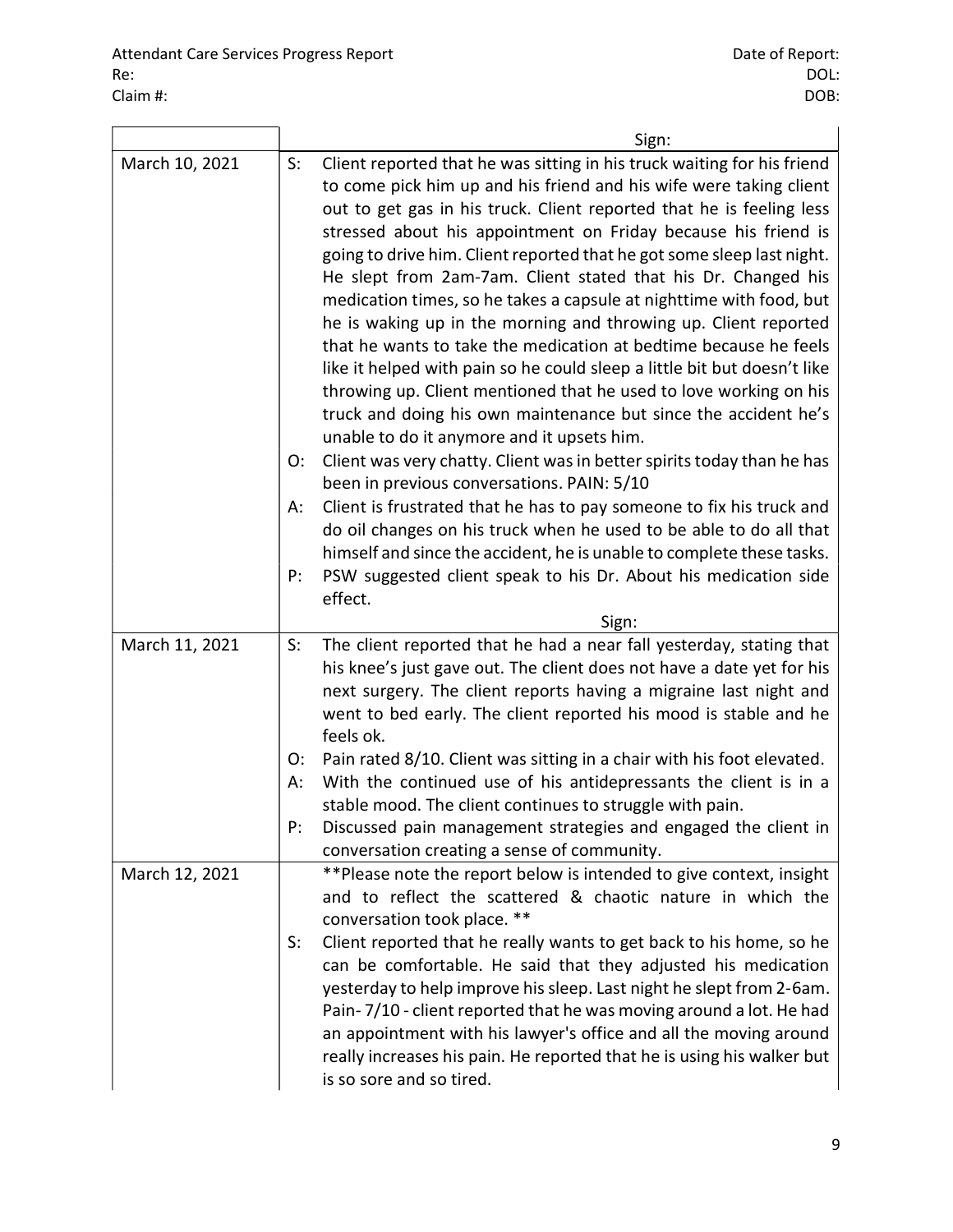| The client switched topics and said he is sitting by his window but<br>trying to hide from the sunlight. "The sunshine is so aggravating<br>why is it so freaking strong". He explained that he got a pair of<br>protective glasses from his dentist that he wears to block the rays<br>from his eyes because it causes so much pain. He went on to explain<br>that even in the hospital and offices that the lighting is so strong<br>that he can hear the buzzing/humming sound that the lights make.<br>He stated, "the sound is so intense and so annoying it just makes<br>me angry."                                                                                                                                                                                                                              |
|-------------------------------------------------------------------------------------------------------------------------------------------------------------------------------------------------------------------------------------------------------------------------------------------------------------------------------------------------------------------------------------------------------------------------------------------------------------------------------------------------------------------------------------------------------------------------------------------------------------------------------------------------------------------------------------------------------------------------------------------------------------------------------------------------------------------------|
| He then expressed how his constant pain makes him so angry.<br>Stating "I just need some real sleep so I feel half normal, but I<br>cannot sleep. I am tired but nothing is working, they were supposed<br>to get me help, I even got a letter from the KOPI clinic, but was then<br>told no that was wrong (?) and now I have to wait for a referral.<br>Everything is just so messed, and I just need to sleep and not have<br>so much pain. The doctor used the word "possible manic state"<br>(when?).                                                                                                                                                                                                                                                                                                              |
| He then expressed how all the moving around and going back and<br>forth drives him nuts and makes him aggravated, "Going up and<br>down the elevators make me angry" (It is my interpretation the Rob<br>meant the moving around trying to locate the correct location of his<br>appointment not specifically riding the elevator, but this was not<br>verified)                                                                                                                                                                                                                                                                                                                                                                                                                                                        |
| Rob mentioned that he has really bad pain in his hips, especially his<br>left side hip / low back going down his calf. He feels that doctors do<br>not take his pain seriously. Rob explained that he does not want to<br>take medications if there are other ways for him to manage his pain,<br>and if he is going to resort to taking medications that he wants and<br>expects that they actually work. Rob believes that it should be the<br>priority to fix the core issue, not cover it up with medications. He<br>stated, "I feel like I'm going insane with pain, I don't want to take<br>all kinds of medications, but I want the ones I do take to actually<br>work" He feels hopeless "I can't win, I don't want to take<br>medications, but I don't want to be in pain. What I really want is so<br>sleep." |
| He went on to express his deep level of anger and stress "I am filled<br>with so much anger and rage" "They judged me when I chose to<br>leave the hospital, but they wouldn't let me see my son, he is my<br>world," Then there were visiting days on certain floors, but I kept<br>getting moved to different floors, so I would miss the visiting day.<br>They wouldn't let me leave my bedroom, I was trapped and<br>Isolated, there were addicts yelling and hollering in my room, I<br>couldn't get away."                                                                                                                                                                                                                                                                                                        |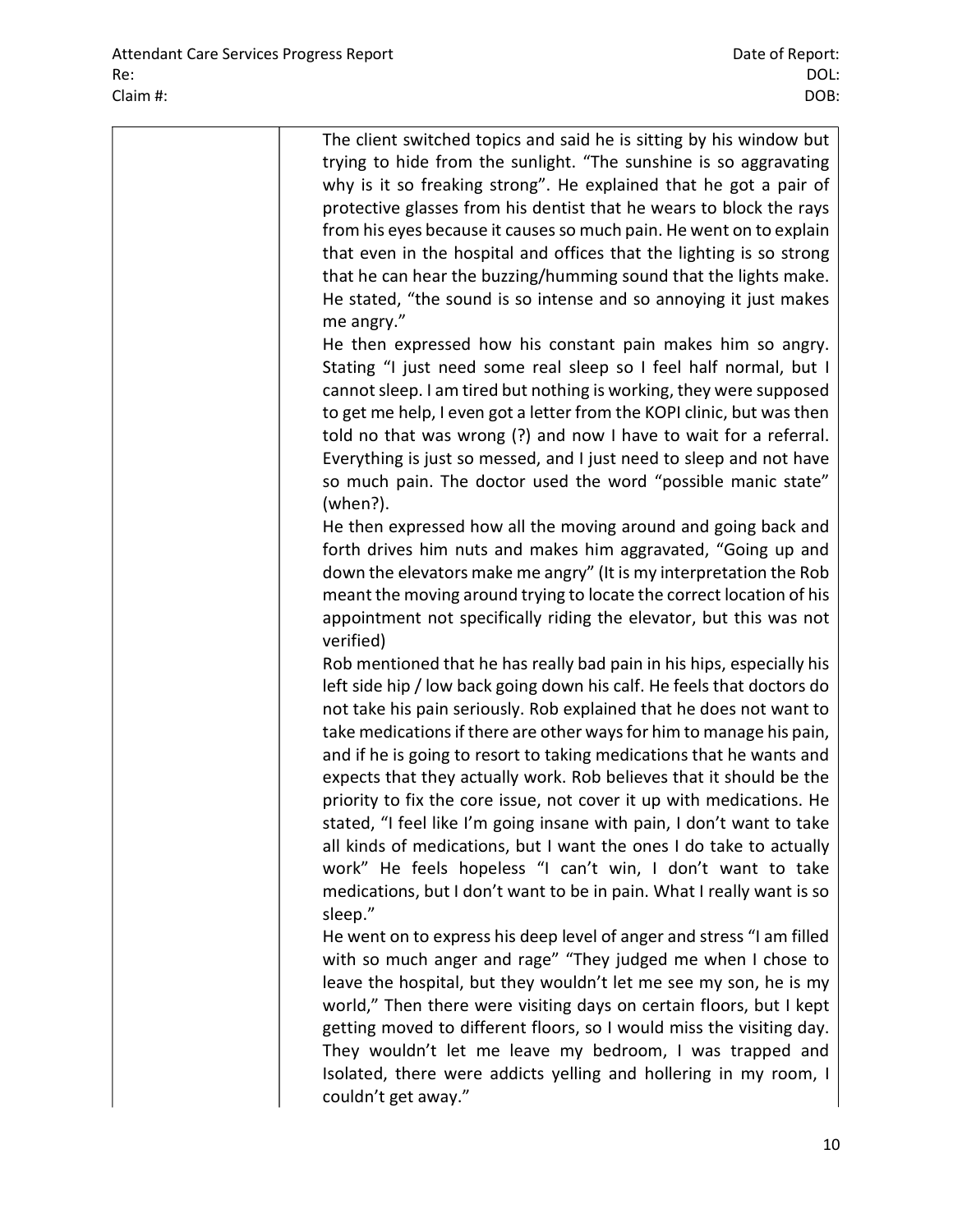|                | Rob went on to expresses his need to get home to his own house<br>but that at his house he doesn't have a safe place to bathe, "I have<br>a high tub that I can't get in and out of safely, so I can't bathe"<br>Rob became a little emotional when speaking about his son. "I just<br>want my life to get back to normal. "I can't take my kid tobogganing.<br>I can't do normal things; I don't want to be this angry all of the<br>time."<br>slept from 2-6am. Pain-7/10 Triggers for anger: Pain, lack of sleep,<br>O:<br>bright lights, strong sunshine, sound of lights buzzing/ humming,<br>having to go back and forth up elevators, personal limitations. The<br>client expressed feelings, of anger, rage, sadness, hopelessness,<br>despair, depression. The clients' thoughts and flow of conversation<br>were very tangential in nature. Often displaying Flight of idea's                                                                                                                                                                                                                                                                                                     |
|----------------|---------------------------------------------------------------------------------------------------------------------------------------------------------------------------------------------------------------------------------------------------------------------------------------------------------------------------------------------------------------------------------------------------------------------------------------------------------------------------------------------------------------------------------------------------------------------------------------------------------------------------------------------------------------------------------------------------------------------------------------------------------------------------------------------------------------------------------------------------------------------------------------------------------------------------------------------------------------------------------------------------------------------------------------------------------------------------------------------------------------------------------------------------------------------------------------------|
|                | which is reflected when reading the report. PSW could feel the<br>palpable anger and frustration throughout the conversation.                                                                                                                                                                                                                                                                                                                                                                                                                                                                                                                                                                                                                                                                                                                                                                                                                                                                                                                                                                                                                                                               |
|                | The client continues to struggle with high levels of pain that effect<br>А:<br>his ability to do his ADL's. Client struggles with sleep of affecting his<br>energy, mood, anxiety and ability to manage his pain. The client has<br>and overwhelming amount of tangible anger and frustration that<br>could be felt over the phone. At no point did the PSW feel that any<br>anger was directed towards her and was solely focused on his life<br>circumstances. At times, the client was emotionally charged and<br>used profanities to express his anger. He changed the topic of<br>conversation multiple times and often one word or theme would<br>trigger his recall and lead into the next topic. The client expressed<br>a sense of hopelessness and often feels misunderstood by his team,<br>social circles. Rob's physical limitations really impact his day both in<br>functionality and emotional. Client has a lot of guilt that he is not<br>able to do for his son as he feels he should. Client has lost his sense<br>of self.<br>Listened, supported, and encouraged the client. Notified<br>P:<br>Management about safety concerns with bathing in the client's<br>home. |
|                | Sign:                                                                                                                                                                                                                                                                                                                                                                                                                                                                                                                                                                                                                                                                                                                                                                                                                                                                                                                                                                                                                                                                                                                                                                                       |
| March 13, 2021 | Client reported that he had a really bad panic attack last night.<br>S:<br>Client woke suddenly from a sound sleep, struggling to catch his<br>breath, sweating heavily to the point that his bed sheets were wet,<br>and his face was dripping. Feeling panicked and scared the client sat<br>up hoping to improve his laboured breathing. Unable to shaking the<br>anxiety and sacred feeling he decided to get up and make a coffee.<br>Client said that he was feeling very scared and stressed, so he<br>decided to try his prescribed cannabis to ease his nerves. Client fell<br>back to sleep shortly after but has had an uneasy, panicked, anxious                                                                                                                                                                                                                                                                                                                                                                                                                                                                                                                                |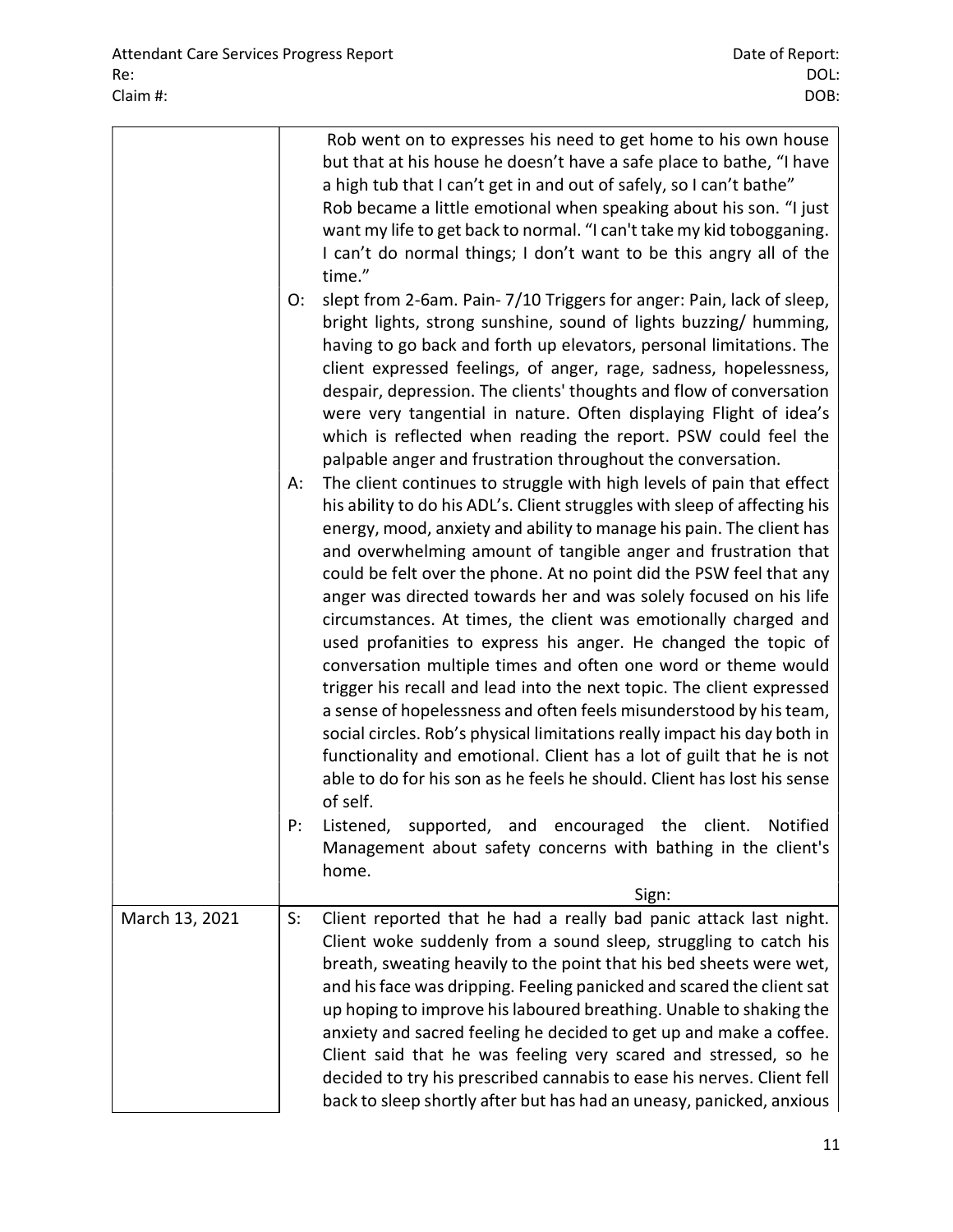|                | feeling all morning. Client stated "Panic attacks really freak me out!<br>I feel like I don't have control." He shared that he has spent most<br>of his Moring with heavy anxious ruminating thoughts about<br>tonight, tomorrow and his future. Client reported that he really<br>hates how he is limited by his physical abilities. He reported that he<br>had an ensure.                                                                                                                                                                                                                                                                                                                                                                                                                                                                                                                                                                                                                                                                                                                                                                                                                                                                             |
|----------------|---------------------------------------------------------------------------------------------------------------------------------------------------------------------------------------------------------------------------------------------------------------------------------------------------------------------------------------------------------------------------------------------------------------------------------------------------------------------------------------------------------------------------------------------------------------------------------------------------------------------------------------------------------------------------------------------------------------------------------------------------------------------------------------------------------------------------------------------------------------------------------------------------------------------------------------------------------------------------------------------------------------------------------------------------------------------------------------------------------------------------------------------------------------------------------------------------------------------------------------------------------|
|                | Pain- 5/10 hips low back, Mood- low, Heavy rapid breathing,<br>O:<br>sweating heavily, anxiety.                                                                                                                                                                                                                                                                                                                                                                                                                                                                                                                                                                                                                                                                                                                                                                                                                                                                                                                                                                                                                                                                                                                                                         |
|                | The client had a bad anxiety attack last night and is affecting him<br>А:<br>still today. Client has a lot of uncertainty in his life currently and it<br>is weighing heavily on his mind. Client continues to struggle with<br>pain and fatigue.                                                                                                                                                                                                                                                                                                                                                                                                                                                                                                                                                                                                                                                                                                                                                                                                                                                                                                                                                                                                       |
|                | Listened and supported the client. Encouraged him to eat regular<br>P:<br>meals and stay hydrated. Encouraged him to take some time to sit<br>outside and get some fresh air.                                                                                                                                                                                                                                                                                                                                                                                                                                                                                                                                                                                                                                                                                                                                                                                                                                                                                                                                                                                                                                                                           |
|                | Sign:                                                                                                                                                                                                                                                                                                                                                                                                                                                                                                                                                                                                                                                                                                                                                                                                                                                                                                                                                                                                                                                                                                                                                                                                                                                   |
| March 14, 2021 | Client responded to scheduled prompt, reporting he stayed in bed<br>$S$ :<br>today. Client also explained he was experiencing a bad mood,<br>headache and dizziness throughout the day, as well as anxiety.                                                                                                                                                                                                                                                                                                                                                                                                                                                                                                                                                                                                                                                                                                                                                                                                                                                                                                                                                                                                                                             |
|                | Client rated pain 10/10. Client took pain killers.<br>O:                                                                                                                                                                                                                                                                                                                                                                                                                                                                                                                                                                                                                                                                                                                                                                                                                                                                                                                                                                                                                                                                                                                                                                                                |
|                | Client has been struggling with his mood, fatigue and physical pain.<br>А:                                                                                                                                                                                                                                                                                                                                                                                                                                                                                                                                                                                                                                                                                                                                                                                                                                                                                                                                                                                                                                                                                                                                                                              |
|                | It creates difficulty for him to get out of bed and relies on medicine<br>to help treat his pain.                                                                                                                                                                                                                                                                                                                                                                                                                                                                                                                                                                                                                                                                                                                                                                                                                                                                                                                                                                                                                                                                                                                                                       |
|                | PSW offered breathing exercise.<br>P:                                                                                                                                                                                                                                                                                                                                                                                                                                                                                                                                                                                                                                                                                                                                                                                                                                                                                                                                                                                                                                                                                                                                                                                                                   |
|                | Sign:                                                                                                                                                                                                                                                                                                                                                                                                                                                                                                                                                                                                                                                                                                                                                                                                                                                                                                                                                                                                                                                                                                                                                                                                                                                   |
| March 15, 2021 | The client reports that he is feeling very tired. He has an<br>$S$ :<br>appointment tomorrow in Kingston and is feeling anxious about it.<br>He is having a friend drive him to the appointment. The client<br>reports that he has a lot of pain when riding in a vehicle for periods<br>of time and that he feels each bump. The client said that he "hates<br>having to wait in the waiting that it takes for ever and I am always<br>so uncomfortable." The client discussed the expensive prices for<br>parking and how frustrating that is. Rob reported that he took his<br>pain medications but that his pain was still a 5/10. He is feeling a<br>little better after his anxiety attack and the cannabis seems to really<br>help. He reported that he did take his 3 ensures but will eat a meal<br>when his family gets home. The client expressed his love and<br>passion for custom motorcycles.<br>Pain 5/10 fatigue 6/10 The client seemed calmer in the afternoon<br>O:<br>though the nature of the conversation was very tangential.<br>The client is feeling anxious about the far drive and his appointment<br>A:<br>with the orthopedic surgeon. The client continues to struggle with<br>pain and finding ways to feel comfortable. |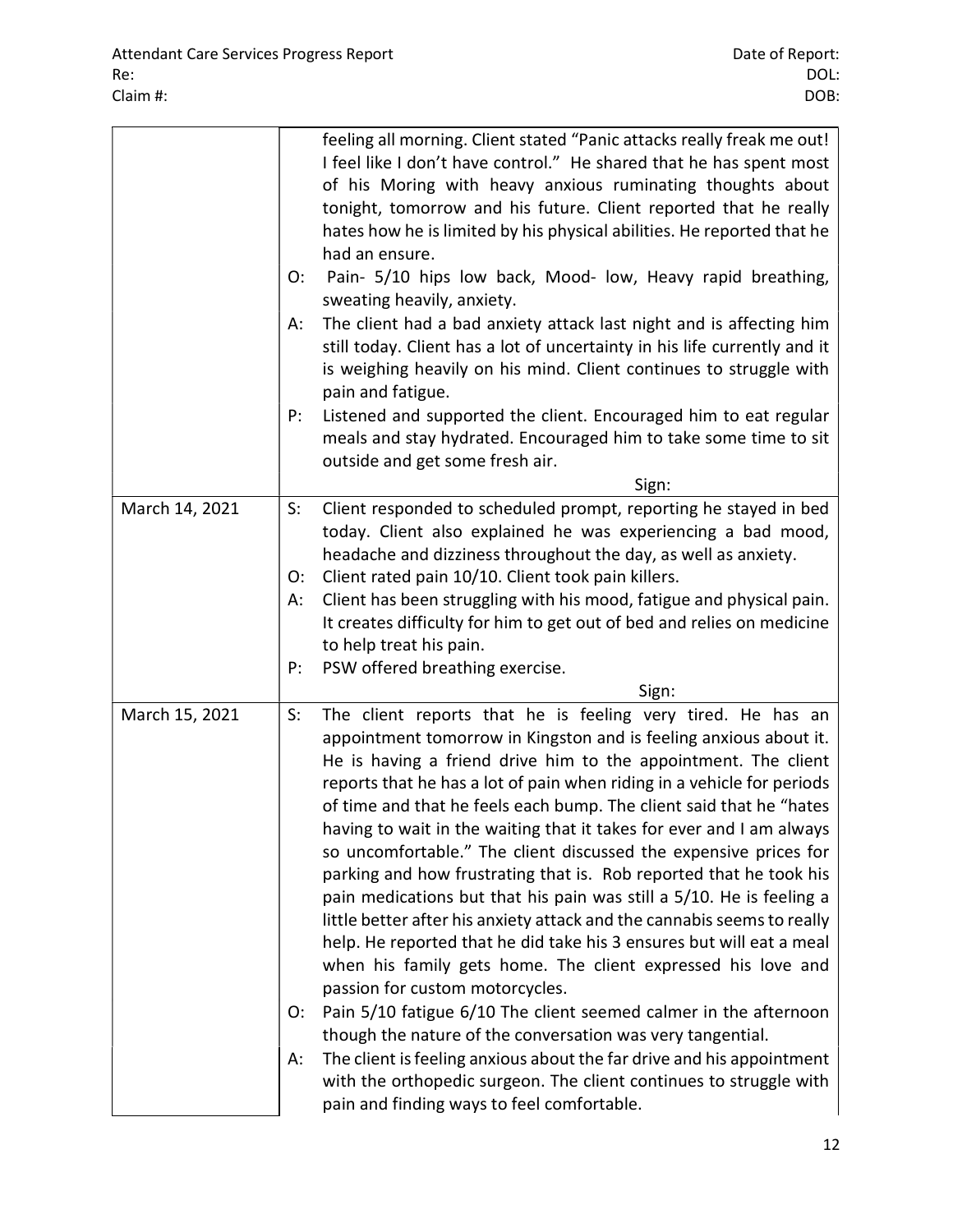$\overline{\phantom{0}}$ 

|                | P:                   | Listen and supported the client. Encouraged the client to try heat<br>to help with pain and discomfort. Discussed pacing and resting.<br>Sign:                                                                                                                                                                                                                                                                                                                                                                                                                                                                                                                                                                                                                                                                                                                                                                                                                                                                                                                                                                                                                                                                                              |
|----------------|----------------------|---------------------------------------------------------------------------------------------------------------------------------------------------------------------------------------------------------------------------------------------------------------------------------------------------------------------------------------------------------------------------------------------------------------------------------------------------------------------------------------------------------------------------------------------------------------------------------------------------------------------------------------------------------------------------------------------------------------------------------------------------------------------------------------------------------------------------------------------------------------------------------------------------------------------------------------------------------------------------------------------------------------------------------------------------------------------------------------------------------------------------------------------------------------------------------------------------------------------------------------------|
| March 16, 2021 | S:<br>O:<br>А:<br>P: | The client had to travel to Kingston for an appointment with his<br>back doctor. His friend is driving him to the appointment. Client<br>reported that has not slept yet, stating "there is too much going on<br>to sleep, you know what would have happened if I went to sleep, I<br>would have crashed and I would have missed my appointment"<br>When asked how he is staying up so long he said "adrenaline." The<br>client arrived 45 mins early to his appointment so they wouldn't be<br>late. When asked about his pain he responded, "Yes I'm very sore,<br>he did his best, but I felt every bump and turn." (He's referring to<br>his friend that drove him)<br>The client sounded hyper / anxious. Flight of idea's.<br>The client has been struggling with anxiety about the traveling and<br>his appointment which may have played a factor in him not sleeping<br>before his appointment. The client had fears of missing or being late<br>to his appointment.<br>Encouraged the client to eat, hydrate and take it easy while waiting<br>for his appointment. Encouraged the client to reach out if he<br>needed support.                                                                                                   |
| March 16, 2021 | S:                   | Sign:<br>The client reached out to IC, stating "All done at doctor's, got bad                                                                                                                                                                                                                                                                                                                                                                                                                                                                                                                                                                                                                                                                                                                                                                                                                                                                                                                                                                                                                                                                                                                                                               |
|                | O:<br>A:             | news and good news." The client reported that the good news is<br>"he isn't crazy." The bad news is that the surgeon agreed that<br>something may be wrong. Stating "I really hope they won't have to<br>take out the hardware." The surgeon is going to have him go for an<br>X-Ray on his back. The surgeon mentioned that he wants to rule out<br>if there is an allergic reaction. The surgeon gave him 6 injections<br>and a referral to the KOPI pain clinic. The client was expressing his<br>frustration when saying "See, everyone kept telling me that I need<br>to move more, but I knew something was wrong because when I<br>move, I am in so much pain." Client changed the direction of the<br>conversation explaining that he was frustrated with his in-home<br>PSW because she cancelled on him, and he had to find an<br>alternative ride to Kingston today.<br>The client sounded a little hyper/anxious. Flight of idea's but calmer<br>than earlier in the day. The client expressed his frustration.<br>The client has had a very busy and overwhelming day, and at risk<br>for crashing, as he has not slept in over 24hrs and got some<br>concerning news from his surgeon that will only added to his<br>anxiety. |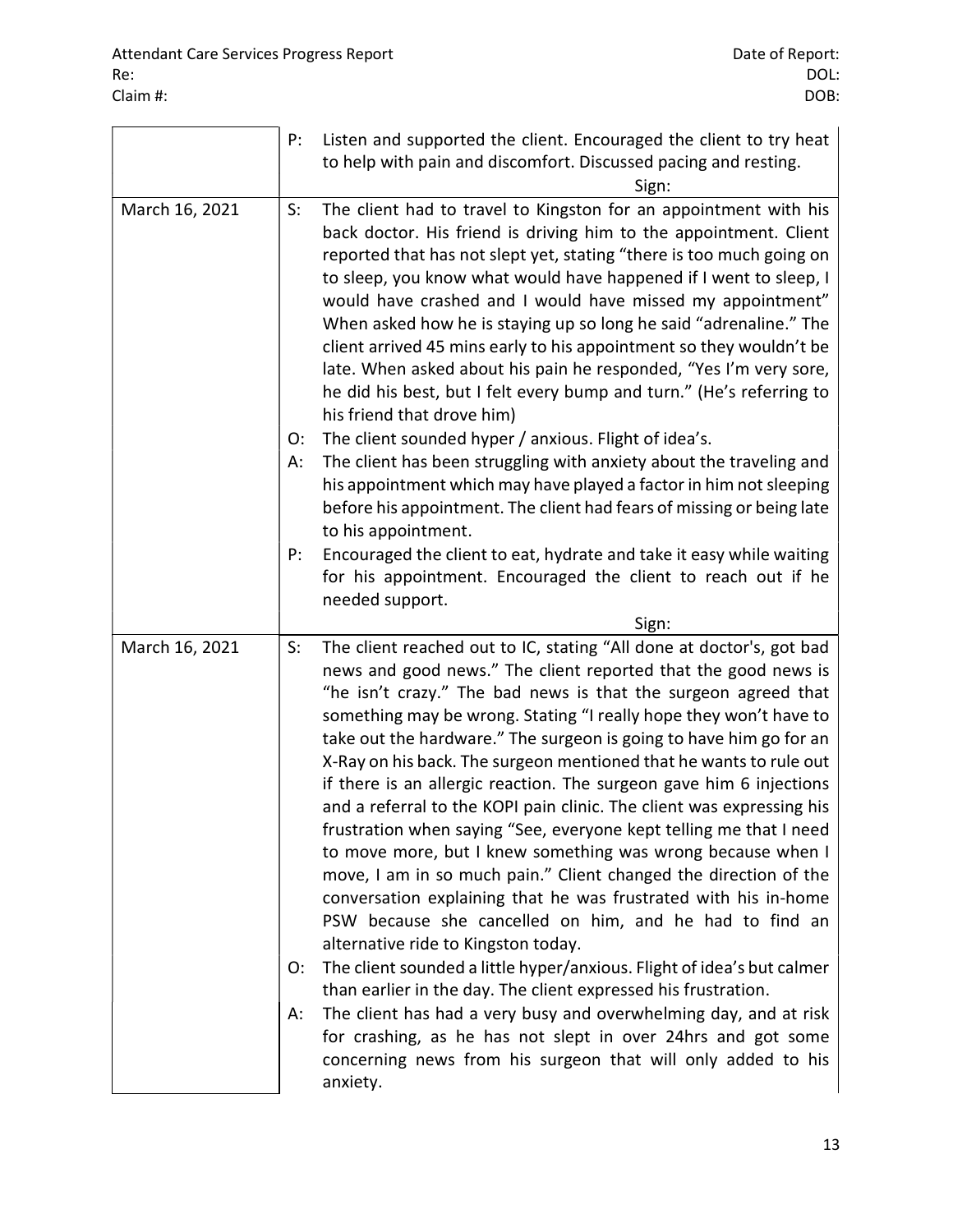|                | P:                      | PSW offered the client a support call. Encouraged the client to<br>speak with his team and let them know what happened with the<br>surgeon.                                                                                                                                                                                                                                                                                                                                                                                                                                                                                                                                                                                                               |
|----------------|-------------------------|-----------------------------------------------------------------------------------------------------------------------------------------------------------------------------------------------------------------------------------------------------------------------------------------------------------------------------------------------------------------------------------------------------------------------------------------------------------------------------------------------------------------------------------------------------------------------------------------------------------------------------------------------------------------------------------------------------------------------------------------------------------|
|                |                         | Sign:                                                                                                                                                                                                                                                                                                                                                                                                                                                                                                                                                                                                                                                                                                                                                     |
| March 17, 2021 | $S$ :<br>O:<br>А:<br>P: | Client responded to daily prompt outlining he had not completed<br>his exercise program today due to low mood. He noted he had<br>eaten but only after the prompt as he was caught up in his own<br>thoughts and tasks (he reported he can be distracted).<br>Client was open to discussion around daily exercise. He has<br>challenges with occasional pain and low mood that impact follow-<br>through of recommendations.<br>The client is not consistent with his exercise program due to<br>challenges with fluctuating mood and occasional pain.<br>Continue to support client as per care plan.                                                                                                                                                    |
|                |                         | Sign:                                                                                                                                                                                                                                                                                                                                                                                                                                                                                                                                                                                                                                                                                                                                                     |
| March 18, 2021 | $S$ :<br>O:             | Client Call. Client stated he was very tired room his trip today but<br>the Drs are hearing him and they believe there's something wrong<br>with his back. He stated it's either irritation from the hardware OR<br>an allergy from the hardware that's causing the swelling on his left<br>side. Client stated if they have to remove the hardware he will be<br>left in a wheelchair. Client stated he's been trying for 7 months for<br>someone to look at him and get some answers. Client's pain was so<br>bad once he got there the Dr froze his back with 6 needles so he<br>could drive back home.<br>Client is frustrated that therapists are not listening to him when he<br>says he is unable to do certain things because he truly can't. The |
|                |                         | surgeon actually told the client he was overexerting himself and<br>that was causing even more irritation to his back. Client was eating                                                                                                                                                                                                                                                                                                                                                                                                                                                                                                                                                                                                                  |
|                | A:                      | his first meal while on the phone at 7:45pm and refuelling.<br>Client struggles with extreme sleep loss due to pain. Client's body is<br>physically tired from compensating as he tries to maintain some of<br>his ADLs. Client requires reminders to pace himself and take time<br>to rest and rehydrate and refuel with nutrition.                                                                                                                                                                                                                                                                                                                                                                                                                      |
|                | P:                      | PSW encouraged client to eat and drink now that he was home and<br>do his best to get some good sleep tonight. Continue to support<br>through calls.                                                                                                                                                                                                                                                                                                                                                                                                                                                                                                                                                                                                      |
|                |                         | Sign:                                                                                                                                                                                                                                                                                                                                                                                                                                                                                                                                                                                                                                                                                                                                                     |
| March 19, 2021 | S:                      | Client phone call. Client stated he has been sitting on the edge of<br>the bathtub with the hot shower on his back to alleviate some of<br>the pain. Client spoke about his Dr's appointment yesterday. Client<br>stated that he is happy that someone is finally listening to him and<br>is willing to expedite treatment. Client expressed his fear that if<br>they remove the hardware in his back and he falls he could end up                                                                                                                                                                                                                                                                                                                        |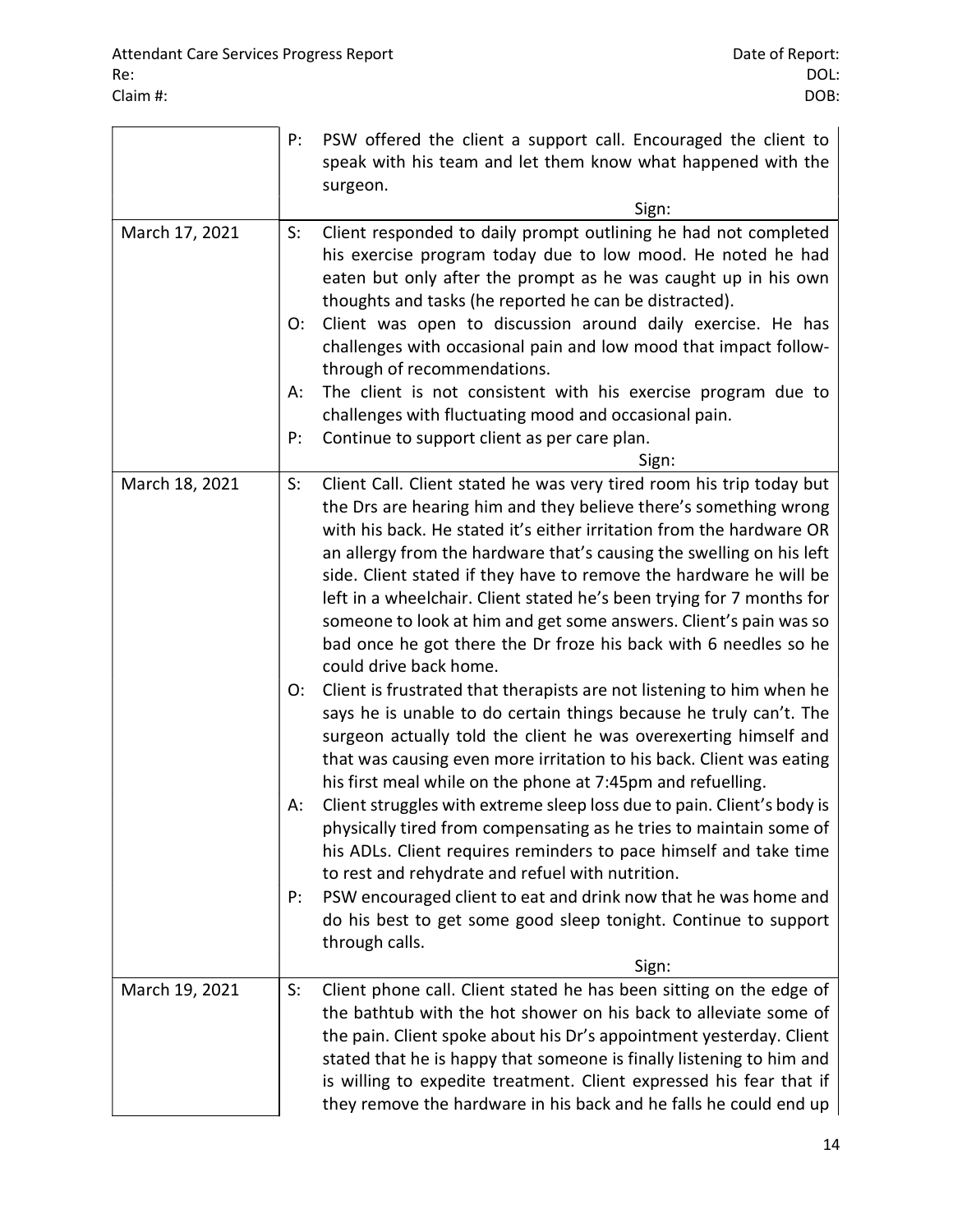|    | in a wheelchair for the rest of his life. Client reported he is home     |  |
|----|--------------------------------------------------------------------------|--|
|    | now and fell asleep last night in his chair and woke up to the sun.      |  |
|    | Client stated that he is most comfortable in the daytime in his          |  |
|    | wheelchair but at nighttime in his chair at home although it is hard     |  |
|    | to get in and out of. Client reported that his surgeon will be sending   |  |
|    | a letter to his OT and family doctor as they deemed him "load            |  |
|    | bearing" and the surgeon said he has done more damage to himself         |  |
|    | because of the exercises they have him doing, according to the           |  |
|    | client. Client reported that the surgeon said he won't know until        |  |
|    | after the x-ray what they are dealing with. It could be an allergic      |  |
|    | reaction to the hardware, or the muscle could be growing around          |  |
|    | the hardware and pulling. Client claims that no doctor wants to help     |  |
|    | him because he left the hospital against 5 Dr's orders. Client voiced    |  |
|    | his dislike for hospitals and hospital staff, stating that "nobody       |  |
|    | wants to work around there, you ring the bell, and they take forever     |  |
|    | to come so my son's mom had to come wipe my ass because the              |  |
|    | nurses are too busy sitting around talking. I know about every one       |  |
|    | of their lives because all they do is talk instead of helping people."   |  |
|    | Client stated that the Dr's want to put him on medication, and he        |  |
|    | doesn't want medication because he doesn't want to walk around           |  |
|    | all high, he wants to get to the root of the pain and fix it. Client     |  |
|    | stated that he is tired of not being able to sleep, being in so much     |  |
|    | pain, having to rely on his ex because he has to stay at her house,      |  |
|    | and he knows she and her boyfriend just want to move on with their       |  |
|    | lives, but he feels like he is a burden to her. According to the client, |  |
|    | his ex has told him that she can't keep helping him because she's        |  |
|    | not his mom.                                                             |  |
| O: | Client was grunting and groaning when he tried to move. Client was       |  |
|    | visibly in a lot of pain. Client sounded frustrated that he has not      |  |
|    | slept and is in so much pain.                                            |  |
| А: | Client continues to struggle with pain and not wanting to take           |  |
|    | medication. Client struggles with not being able to drive himself        |  |
|    | around and take care of his child. Client is frustrated by his moods     |  |
|    | and knows his ex is getting sick of helping him and his moodiness.       |  |
| P: | PSW empathized with the client and encouraged him to continue            |  |
|    | to try nain management that works for him like the shower                |  |

|                |    | and knows his ex is getting sick of helping him and his moodiness.    |
|----------------|----|-----------------------------------------------------------------------|
|                | P: | PSW empathized with the client and encouraged him to continue         |
|                |    | to try pain management that works for him, like the shower.           |
|                |    | Encouraged client to reach out when he needs additional support       |
|                |    | or is feeling like he can't handle things on his own or needs to vent |
|                |    | to someone to alleviate some of the pressure from his ex.             |
|                |    | Sign:                                                                 |
| March 20, 2021 |    | Client provided pain and fatigue rating in response to evening        |
|                |    | prompt.                                                               |

O: Client reported his pain at 8.5 close to 9/10, and fatigue at 8/10.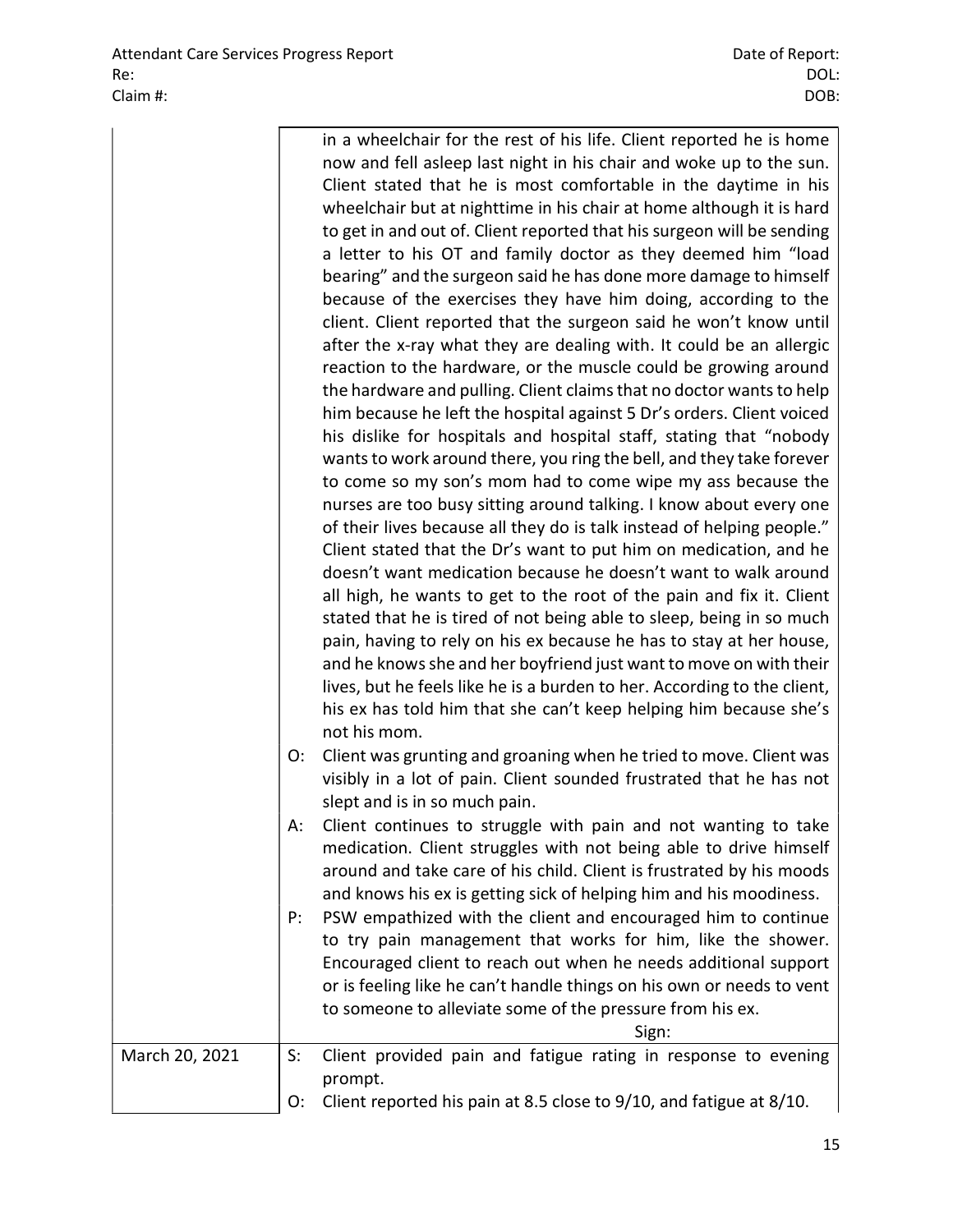|                | А:    | Client's pain consistently increases during the evening following his    |
|----------------|-------|--------------------------------------------------------------------------|
|                |       | functional and therapeutic activities. He finds the elevated level of    |
|                |       | pain significantly impacts his fatigue.                                  |
|                | P:    | Encouraged client to rest and use his pain management.                   |
|                |       | Sign:                                                                    |
| March 21, 2021 | $S$ : | Client Call. Client answered the phone and stated, "I'm exhausted"       |
|                |       | Client stated he wasn't feeling too good since his freezing wore off     |
|                |       | from his appointment yesterday. Client stated he will be negatively      |
|                |       | affected by this long trip to Kingston for the next 3-4 days. Client     |
|                |       | stated it's like this every time he goes to a hospital appointment.      |
|                |       | Client stated his pain feels like a wine corkscrew is twisting through   |
|                |       | and pulling his muscles. Client stated he hadn't slept all night. He     |
|                |       | tries to go to sleep but can't. Client stated his Pain is high and he    |
|                |       | used a hot water massager on his back this morning while sitting on      |
|                |       | the edge of the tub. He stated it helped for a bit. Client is laying on  |
|                |       | the couch as he has several pillows on there that he can use to get      |
|                |       | himself comfortable. Client expressed his frustrations with not          |
|                |       | being able to do the things he used to but he's doing his best to        |
|                |       | adapt.                                                                   |
|                | O:    | Client gets easily frustrated when Drs and Therapists don't listen to    |
|                |       | him. Client is doing his best to adapt to new ways of doing things so    |
|                |       | that he can have some quality of life. Client is exhausted not only      |
|                |       | from being sleep deprived but from the impact all these                  |
|                |       | appointments have on him and from the pain he endures daily.             |
|                | А:    | Client was not wound up, today but calm, when explaining his             |
|                |       | frustrations. Client's sleep patterns are extremely messed up due        |
|                |       | to pain, and he is exhausted.                                            |
|                | P:    | PSW encourages client to rest when he can and continue using the         |
|                |       | pain strategies that are working for him. Continue to support            |
|                |       | through prompts and calls.                                               |
|                |       | Sign:                                                                    |
| March 22, 2021 | $S$ : | Client Call. Client stated he had a better sleep last night and slept    |
|                |       | on the couch where he could position himself better with pillows         |
|                |       | for support. Client stated he has throbbing pain just below the          |
|                |       | shoulder blades, at times it feels like fire (very hot) when he moves    |
|                |       | certain ways. Client reports he is still quite swollen on the left side. |
|                |       | Client stated he is "making the best of the day because he needs         |
|                |       | to." Client stated he is relaxing today as yesterday he knew his body    |
|                |       | was "done" after traveling 2 days ago.                                   |
|                | O:    | Client reported PAIN 5-6/10. Client sounded more rested today and        |
|                |       | reports getting 3 hrs sleep at once, then a shorter period this          |
|                |       | morning. Client is feeling hopeful after his appt with his Dr Friday     |
|                |       | because someone is finally listening to him.                             |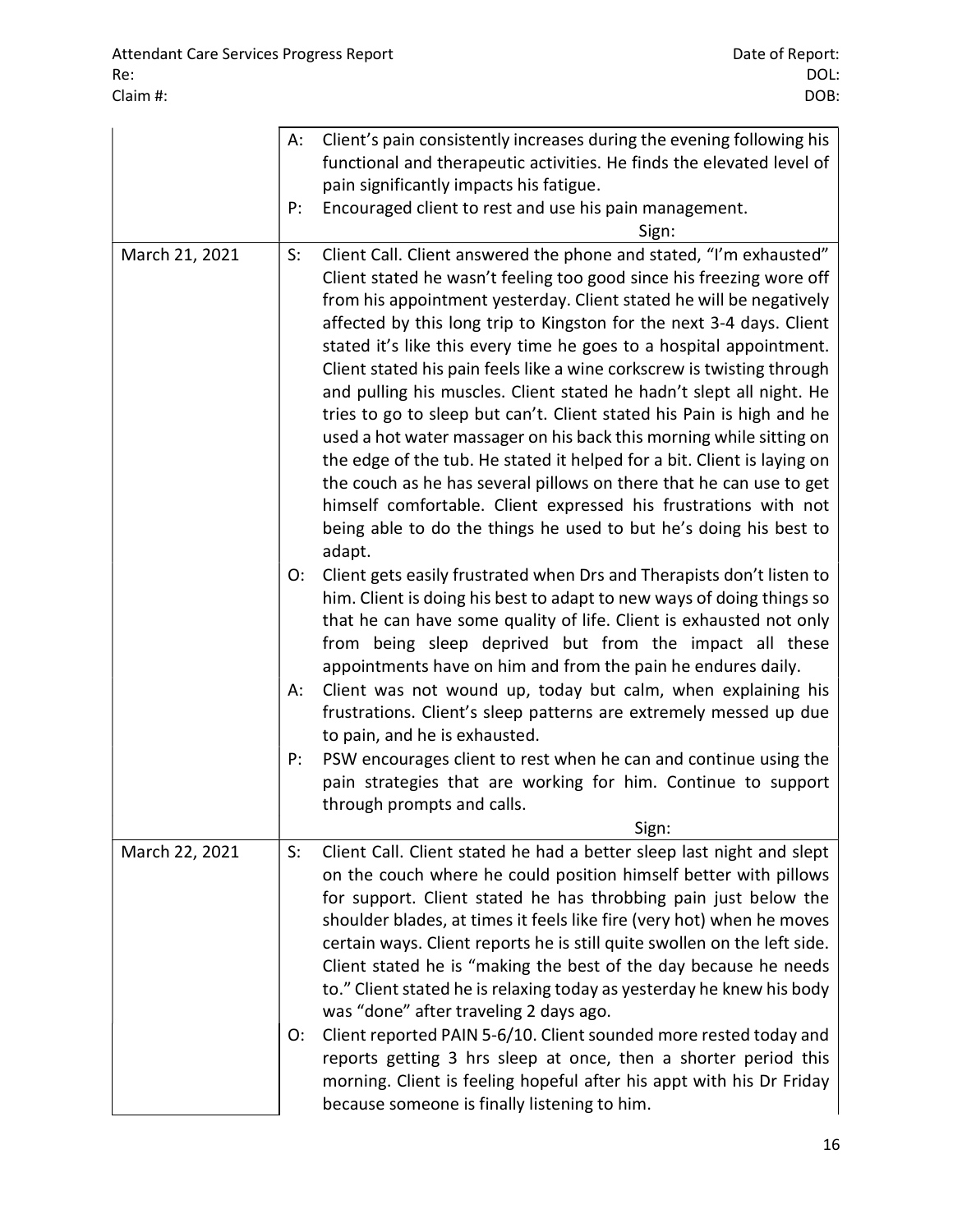Ē

 $\overline{\phantom{0}}$ 

|                | Client continues to struggle with disrupted sleep patterns at night<br>А:<br>due to pain and positioning. Client needs extra support to seek out<br>the best pain management strategies for him as most have not<br>worked in the past. Client can get lonely at times so having<br>conversation with IC staff allows him to feel heard and helps him to<br>de-escalate when he is having a hard day.<br>PSW used a listening ear and encouraged client to rest today so his<br>P:<br>body could recuperate from his trip to Kingston. Continue to<br>support through prompts and calls.<br>Sign:                                                                                                                                                                                                                                                                                                                                                                                                                                                                                                                                                                                                                                                                                                                                                                                                                                                                                                                                                                                                                                                           |
|----------------|-------------------------------------------------------------------------------------------------------------------------------------------------------------------------------------------------------------------------------------------------------------------------------------------------------------------------------------------------------------------------------------------------------------------------------------------------------------------------------------------------------------------------------------------------------------------------------------------------------------------------------------------------------------------------------------------------------------------------------------------------------------------------------------------------------------------------------------------------------------------------------------------------------------------------------------------------------------------------------------------------------------------------------------------------------------------------------------------------------------------------------------------------------------------------------------------------------------------------------------------------------------------------------------------------------------------------------------------------------------------------------------------------------------------------------------------------------------------------------------------------------------------------------------------------------------------------------------------------------------------------------------------------------------|
| March 23, 2021 | Client reports today he took a nap. The humid gloomy weather is<br>S:                                                                                                                                                                                                                                                                                                                                                                                                                                                                                                                                                                                                                                                                                                                                                                                                                                                                                                                                                                                                                                                                                                                                                                                                                                                                                                                                                                                                                                                                                                                                                                                       |
|                | having an impact on his pain and mood. His back gets very tense<br>with the weather. He has been home all day. He is going to try and<br>vacuum. Client had some leftovers for lunch.                                                                                                                                                                                                                                                                                                                                                                                                                                                                                                                                                                                                                                                                                                                                                                                                                                                                                                                                                                                                                                                                                                                                                                                                                                                                                                                                                                                                                                                                       |
|                | Client rated his pain at 8.5/10. Client was in a lot of pain when trying<br>O:                                                                                                                                                                                                                                                                                                                                                                                                                                                                                                                                                                                                                                                                                                                                                                                                                                                                                                                                                                                                                                                                                                                                                                                                                                                                                                                                                                                                                                                                                                                                                                              |
|                | to straighten himself out.                                                                                                                                                                                                                                                                                                                                                                                                                                                                                                                                                                                                                                                                                                                                                                                                                                                                                                                                                                                                                                                                                                                                                                                                                                                                                                                                                                                                                                                                                                                                                                                                                                  |
|                | The weather has an impact on the client pain and mood. Client is<br>А:<br>experiencing elevated levels of pain and fatigue necessitating a nap.                                                                                                                                                                                                                                                                                                                                                                                                                                                                                                                                                                                                                                                                                                                                                                                                                                                                                                                                                                                                                                                                                                                                                                                                                                                                                                                                                                                                                                                                                                             |
|                | Reminded client to pace himself and use his pain management.<br>P:                                                                                                                                                                                                                                                                                                                                                                                                                                                                                                                                                                                                                                                                                                                                                                                                                                                                                                                                                                                                                                                                                                                                                                                                                                                                                                                                                                                                                                                                                                                                                                                          |
|                | Sign:                                                                                                                                                                                                                                                                                                                                                                                                                                                                                                                                                                                                                                                                                                                                                                                                                                                                                                                                                                                                                                                                                                                                                                                                                                                                                                                                                                                                                                                                                                                                                                                                                                                       |
| March 24, 2021 | Client answered the call and immediately told me "well I'm feeling<br>$S$ :<br>better now but wasn't ok this morning when I fell in the shower."<br>Client reported he slipped in the shower, going face first into the<br>shower wall, banging his mouth, and then bounced off the wall<br>whipping his head back and arching his back. Client stated the PSW<br>was in his home at the time this happened but not in the bathroom.<br>Client has a fat lip; his right hand is red and inflamed and he is sore<br>but chose not to go to the hospital after speaking to his Dr on the<br>phone. Client also reported that he woke up in extreme pain at<br>2:30am and ended up in an anxiety attack. Client stated he feels his<br>sleeping medication and pain aren't working together and when he<br>wakes up in pain, he's groggy and although is awake, his mind<br>doesn't feel awake. Client stated he called IC and left a message,<br>but no one called him back. Client stated he tried to calm himself<br>and relieve the pain with prescribed medicinal Marijuana 4x but<br>ended up staying awake at 3am for the rest of the day. Client<br>reported he was having difficulty with shortness of breath this<br>morning while trying to wash and put away dishes as he had to hang<br>on to the counter to stand there, he waw unable to go down the<br>stairs to let his son inside as his fear of falling was heightened today<br>after falling in the shower this morning. Client stated he cannot use<br>cold for pain and swelling relief as he gets the shivers and can't<br>warm up. Client expressed his concerns about PSWs and how he |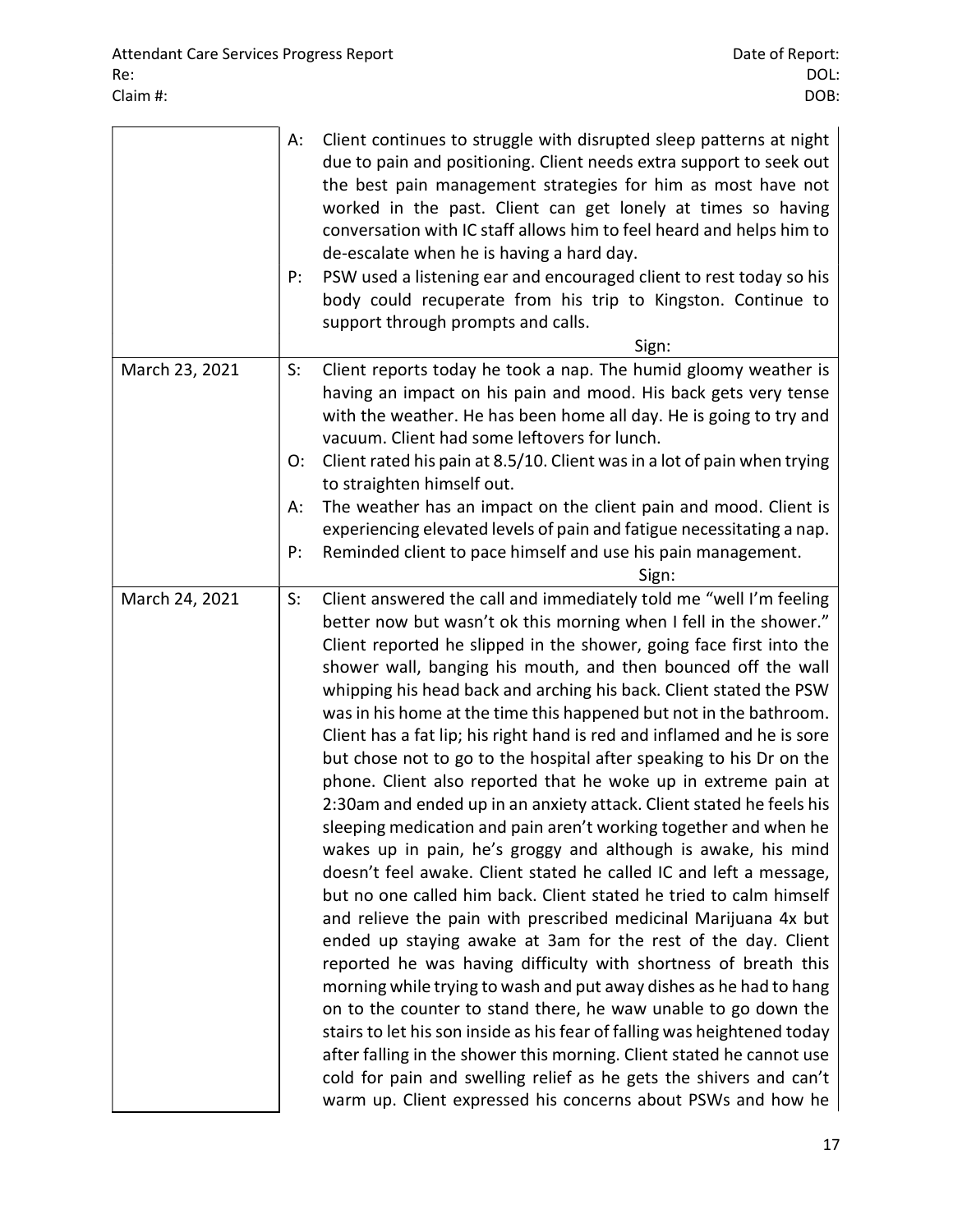|                | O:<br>А:<br>P: | can't trust them. Client stated he has been ripped of financially due<br>to PSWs claiming more hours than they were actually there, they<br>don't come when they say they are coming, and they've damaged<br>clothing and household linens in the laundry because they don't<br>know how to do it.<br>Client was frustrated with his misunderstanding of the IC service<br>hours when the call initially started. Client gets frustrated trying to<br>do simple tasks like dishes because he can't hold his body weight<br>for too long and it increases the pain that he is in. Client needs to<br>develop trust with the caregivers coming into his home because he<br>very vulnerable and can easily be taken advantage of because his<br>mobility is impaired. Client reported PAIN 7/10 in his right leg, left<br>side of his back and his neck. Client's fear of falling prevents him<br>from properly caring for and parent his son due to the accessibility<br>of his home and his fears for falling. Client relies heavily on his son's<br>Mom to help with the accessibility issues surrounding his son. Client<br>relies on IC staff to help de-escalate him when in active anxiety<br>attacks.<br>Client requires a lot of extra support from multiple team members<br>both mentally and physically. Client continues to struggle with<br>disrupted sleep patterns due to pain and can escalate to high<br>anxiety if it's not quickly addressed. Client is at risk for falls with<br>mobility limitations, accessibility barriers and lack of sleep.<br>PSW provided a listening ear and empathy toward client's struggles. |
|----------------|----------------|------------------------------------------------------------------------------------------------------------------------------------------------------------------------------------------------------------------------------------------------------------------------------------------------------------------------------------------------------------------------------------------------------------------------------------------------------------------------------------------------------------------------------------------------------------------------------------------------------------------------------------------------------------------------------------------------------------------------------------------------------------------------------------------------------------------------------------------------------------------------------------------------------------------------------------------------------------------------------------------------------------------------------------------------------------------------------------------------------------------------------------------------------------------------------------------------------------------------------------------------------------------------------------------------------------------------------------------------------------------------------------------------------------------------------------------------------------------------------------------------------------------------------------------------------------------------------------------------------------------------------------------|
|                |                | PSW reminded client of IC service hours for future reference. PSW<br>encouraged client to rest a bit before his son arrived. Continue to<br>support through prompts and calls.<br>Sign:                                                                                                                                                                                                                                                                                                                                                                                                                                                                                                                                                                                                                                                                                                                                                                                                                                                                                                                                                                                                                                                                                                                                                                                                                                                                                                                                                                                                                                                  |
| March 25, 2021 | $S$ :          | Client phone call. Client reported that he had a good sleep last<br>night. He only woke up twice. Client was happy that he didn't have<br>a panic attack last night. Client stated that he has a phone call with<br>his Dr. At 10am to get requisitions for x rays and other tests that the<br>Dr. Had ordered. Client reports that his pain is in his neck and leg<br>mostly right now. Client stated that he has a fat lip and hurt his back<br>when he fell in the shower yesterday. Client spoke a great deal<br>about his past and how his parent's left him and how he has always<br>had to do things for himself, which is another reason he struggles<br>so much with having to rely on other people now. Client mentioned<br>that he was disappointed with his PSW because she was supposed<br>to bring him a big package of ground beef and she only brought a<br>small one which he doesn't feel will feed him and his son because<br>they are big eaters. Client talked about his struggles with his job<br>when he was going through chemo for colon cancer. Client spoke                                                                                                                                                                                                                                                                                                                                                                                                                                                                                                                                                   |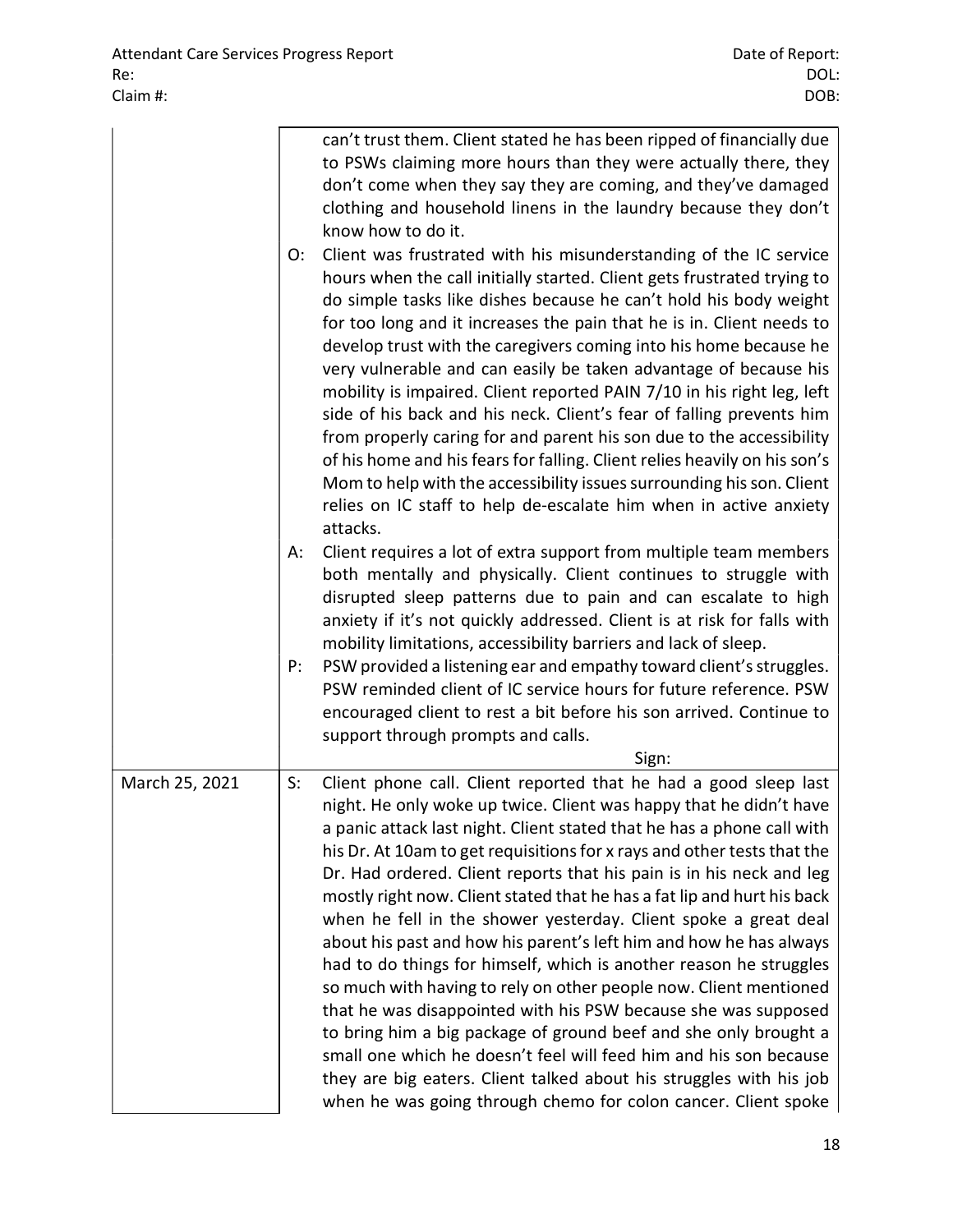|                | about his criminal past and how he has a criminal record for hitting<br>a pylon and it hitting the car behind him although, client reports<br>that he didn't hit the pylon, that it was the guy in front of him and<br>it went flying over his windshield. Client struggling with the snow<br>because his scooter is stuck at the end of the driveway so he can't<br>go anywhere unless a friend comes to take him out.<br>PAIN 7/10 in neck and leg. Client was super chatty and chatted a lot<br>O:<br>about his achievements in life and how he wants his son to be<br>successful.<br>Client struggles with his upbringing and criminal past and doesn't<br>А:<br>want that for his son. Client continues to struggle with pain which<br>affects his ability to go places and to do things with his son. Client<br>struggles with his mental health since the accident.<br>PSW provided empathy toward client and provided<br>P:<br>pain                                                                                                                                                                                                   |
|----------------|-----------------------------------------------------------------------------------------------------------------------------------------------------------------------------------------------------------------------------------------------------------------------------------------------------------------------------------------------------------------------------------------------------------------------------------------------------------------------------------------------------------------------------------------------------------------------------------------------------------------------------------------------------------------------------------------------------------------------------------------------------------------------------------------------------------------------------------------------------------------------------------------------------------------------------------------------------------------------------------------------------------------------------------------------------------------------------------------------------------------------------------------------|
|                | management strategies and encouraged client to use them.<br>Sign:                                                                                                                                                                                                                                                                                                                                                                                                                                                                                                                                                                                                                                                                                                                                                                                                                                                                                                                                                                                                                                                                             |
| March 26, 2021 | Client reported the weather and temperature are not good for his<br>$S$ :<br>pain. He is using his heat pad and is going to take a warm shower<br>later.                                                                                                                                                                                                                                                                                                                                                                                                                                                                                                                                                                                                                                                                                                                                                                                                                                                                                                                                                                                      |
|                |                                                                                                                                                                                                                                                                                                                                                                                                                                                                                                                                                                                                                                                                                                                                                                                                                                                                                                                                                                                                                                                                                                                                               |
|                | Client rated his pain at 9.5/10 and fatigue at 8.5/10.<br>O:                                                                                                                                                                                                                                                                                                                                                                                                                                                                                                                                                                                                                                                                                                                                                                                                                                                                                                                                                                                                                                                                                  |
|                | Client is limiting his engagement in his daily walk secondary to the<br>А:<br>impact of the cooler weather on his pain. With escalation of his<br>pain, he experiences an increase in his overall level of fatigue.                                                                                                                                                                                                                                                                                                                                                                                                                                                                                                                                                                                                                                                                                                                                                                                                                                                                                                                           |
|                | Encouraged client to use his heating pad. Continue with care plan.<br>P:<br>Sign:                                                                                                                                                                                                                                                                                                                                                                                                                                                                                                                                                                                                                                                                                                                                                                                                                                                                                                                                                                                                                                                             |
| March 26, 2021 | Client reached out for a phone call. Client reported he is feeling very<br>$S$ :<br>anxious thinking about attending his<br>upcoming<br>doctor's<br>appointment. Client has had a traumatic past with a medical<br>situation which triggers him to feel very anxious. Client talked about<br>his cancer journey and all the difficulties he had to face. Client<br>spoke about his past and all the struggles he had to face growing up<br>until now. He is trying to be positive and be the best father for his<br>son. Client tried calling at 2am for a phone call, let client know we<br>are on until midnight for phone calls.<br>Client feels constant pain. Client was very chatty on the phone and<br>O:<br>spoke about his whole life story.<br>Client has experienced a lot of trauma growing up and certain<br>A:<br>situations trigger this causing anxiety. Client continues to struggle<br>with daily pain. Client likes to engage in conversations and have<br>someone to talk to about what he is feeling.<br>Reminded client he can reach out when he is feeling anxious.<br>P:<br>Encouraged him to get some rest.<br>Sign: |
|                |                                                                                                                                                                                                                                                                                                                                                                                                                                                                                                                                                                                                                                                                                                                                                                                                                                                                                                                                                                                                                                                                                                                                               |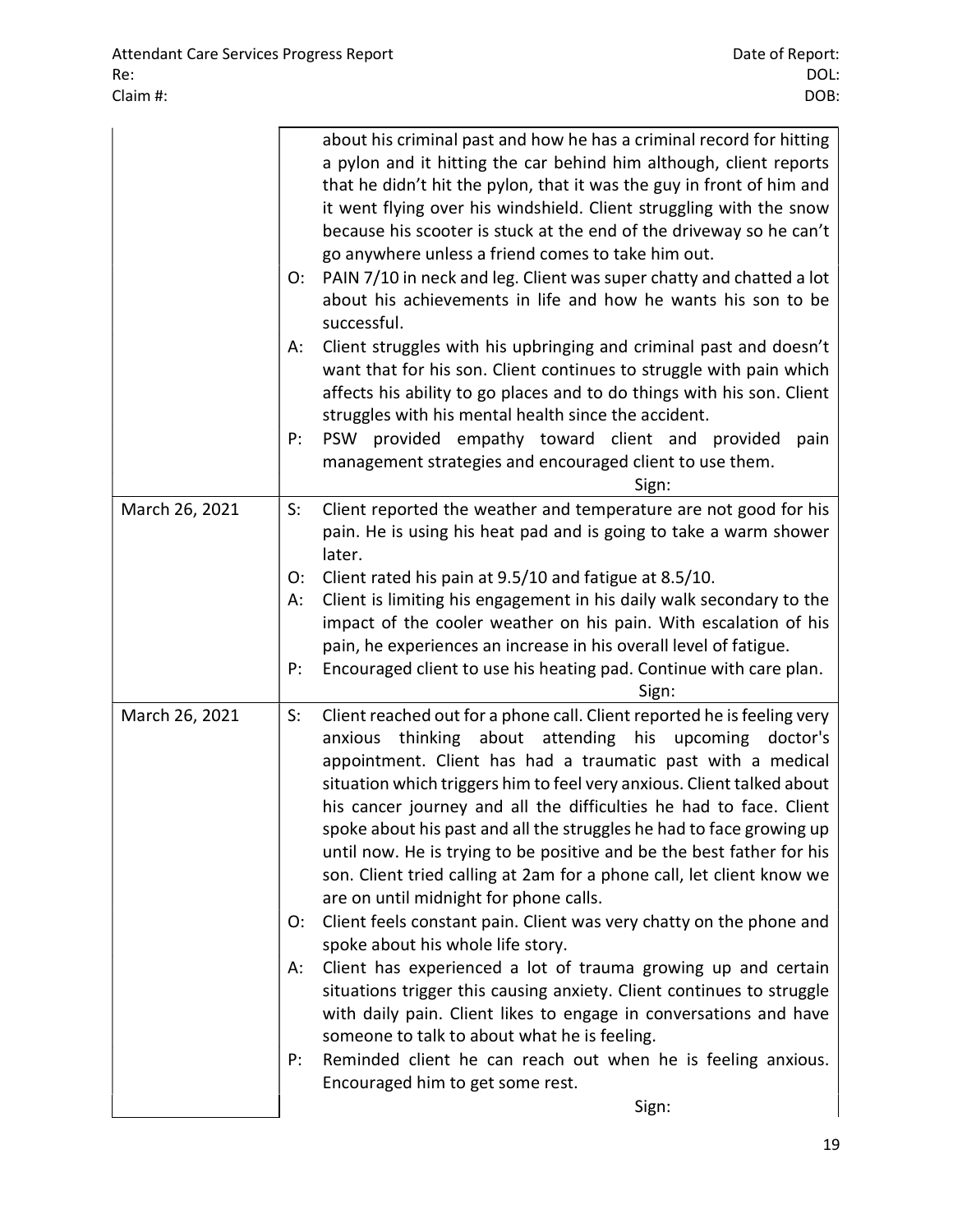| March 26, 2021 | S:<br>O:<br>А:<br>P: | Client stated that he is not looking forward to having to go to<br>Toronto for his Dr's appointment today because the long drives<br>cause him anxiety and pain. Client is attending his Dr's appt. To<br>check on his body due to the fall in the shower the other day. Client<br>reported that he tried to go in the shower alone because his PSW<br>was off that day. Client is unsure whether he lost consciousness or<br>not because there is 15 minutes not accounted for. Dr. will check<br>for concussion symptoms today during client's appointment. Client<br>stated that he has a fat lip and a bump on the side of his head.<br>Client spoke again about how he's angry that he can't take his son<br>fishing when it gets nice out and that he can't handle the long<br>drives. He stated, "I just want to be able to leave the house and do<br>things with my son, the only time I can leave the house is when I go<br>to Dr's appointments." Client stated that he has been having a<br>tough time with negative thoughts lately, feeling like bad things are<br>going to happen since his fall in the shower. E.g. When he has to go<br>down the stairs, he thinks he's going to fall down the stairs before<br>he starts to go down. Client mentioned that he reached out for a<br>call last night because his anxiety was high because when he came<br>back upstairs from bringing his son to his mom, he felt lonely and<br>saw his son's blanket there and sat and watched ninja turtles for an<br>hour after his son left because he missed him. Client spoke about<br>how he has high anxiety about ever going to the hospital because<br>he was raped as a child and had to go to the hospital, then when he<br>had his accident he had to go to the hospital and when he had<br>cancer he was at the hospital so he associates hospitals with all the<br>negative things in his life and he feels like if he goes to the hospital<br>they have control to keep him there.<br>SLEEP 12:00pm-4:00am got up, used the washroom then slept until<br>7:30am. PAIN 5/10 in his lower back. Client went from "nothing is<br>going to ruin my day today" to irate when speaking about his<br>inability to do things with his son.<br>Client is struggling with the past and the emotions that he is having<br>now. Client is struggling with his relationship issues with his son<br>since the accident and not being able to leave the house with his<br>son to do activities.<br>PSW encouraged client to breath and listened with an empathetic<br>ear. |
|----------------|----------------------|----------------------------------------------------------------------------------------------------------------------------------------------------------------------------------------------------------------------------------------------------------------------------------------------------------------------------------------------------------------------------------------------------------------------------------------------------------------------------------------------------------------------------------------------------------------------------------------------------------------------------------------------------------------------------------------------------------------------------------------------------------------------------------------------------------------------------------------------------------------------------------------------------------------------------------------------------------------------------------------------------------------------------------------------------------------------------------------------------------------------------------------------------------------------------------------------------------------------------------------------------------------------------------------------------------------------------------------------------------------------------------------------------------------------------------------------------------------------------------------------------------------------------------------------------------------------------------------------------------------------------------------------------------------------------------------------------------------------------------------------------------------------------------------------------------------------------------------------------------------------------------------------------------------------------------------------------------------------------------------------------------------------------------------------------------------------------------------------------------------------------------------------------------------------------------------------------------------------------------------------------------------------------------------------------------------------------------------------------------------------------------------------------------------------------------------------------------------------------------------------------------------------------------------------------------------------------|
|                |                      | Sign:                                                                                                                                                                                                                                                                                                                                                                                                                                                                                                                                                                                                                                                                                                                                                                                                                                                                                                                                                                                                                                                                                                                                                                                                                                                                                                                                                                                                                                                                                                                                                                                                                                                                                                                                                                                                                                                                                                                                                                                                                                                                                                                                                                                                                                                                                                                                                                                                                                                                                                                                                                      |
| March 27, 2021 | S:                   | The client reported that he had problems getting to sleep didn't get<br>to sleep until early this morning and stated, "I think I'm just gonna<br>have a lazy day on my bed today."                                                                                                                                                                                                                                                                                                                                                                                                                                                                                                                                                                                                                                                                                                                                                                                                                                                                                                                                                                                                                                                                                                                                                                                                                                                                                                                                                                                                                                                                                                                                                                                                                                                                                                                                                                                                                                                                                                                                                                                                                                                                                                                                                                                                                                                                                                                                                                                         |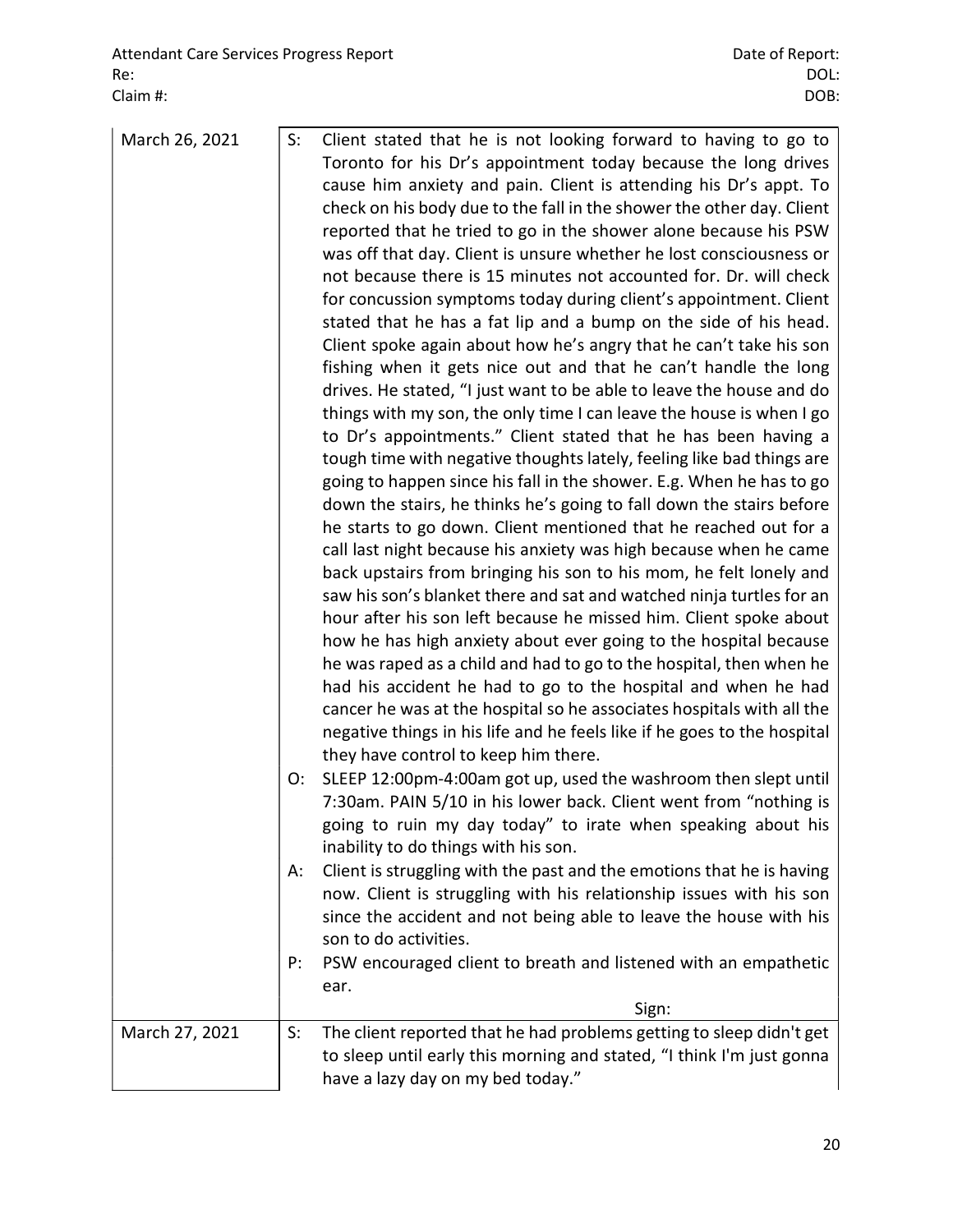|                | O:<br>А:<br>P:          | Client expressed fatigue and frustration with his current status, and<br>in particular his difficulty with sleep the previous night.<br>The client continues to experience significant limitations in<br>attaining restorative sleep secondary to pain and comfort at rest.<br>This impacts his activity the following day, due to need to remain in<br>bed.<br>Continue with the care plan.<br>Sign:                                                                                                                                                                                                                                                                                                                                                                                                                                                                                                                                                                                                                                                                                                                                                                                                                                                                                                                                                                                                                                                                                                                                                                                                                                                                                                                                                                                                                                                                                                                                                                                                                                                                                                                                                                                                |
|----------------|-------------------------|------------------------------------------------------------------------------------------------------------------------------------------------------------------------------------------------------------------------------------------------------------------------------------------------------------------------------------------------------------------------------------------------------------------------------------------------------------------------------------------------------------------------------------------------------------------------------------------------------------------------------------------------------------------------------------------------------------------------------------------------------------------------------------------------------------------------------------------------------------------------------------------------------------------------------------------------------------------------------------------------------------------------------------------------------------------------------------------------------------------------------------------------------------------------------------------------------------------------------------------------------------------------------------------------------------------------------------------------------------------------------------------------------------------------------------------------------------------------------------------------------------------------------------------------------------------------------------------------------------------------------------------------------------------------------------------------------------------------------------------------------------------------------------------------------------------------------------------------------------------------------------------------------------------------------------------------------------------------------------------------------------------------------------------------------------------------------------------------------------------------------------------------------------------------------------------------------|
| March 28, 2021 | $S$ :<br>O:<br>A:<br>P: | The client reported that he slept most of the day yesterday. The<br>client woke up at midnight took his medication and went back to<br>bed until this morning. He was in bed resting/sleeping for<br>approximately 24hrs. The client reports sweating heavily during<br>this time. Rob referred to his appointment earlier in the week when<br>they discussed a possible infection in his back. The client reported<br>that he has a long list of calls to make since he slept all-day. The<br>client was frustrated that his bathroom floor is covered in water<br>from his shower. When questioned about his positioning for<br>bathing he explained that he sits on the edge of the tub and the<br>water goes everywhere as the transfer tub bench he currently has<br>at home does not fit his current tub, and he does not feel safe using<br>it. The client sent in an image of his transfer tub bench to aid the<br>discussion. PSW sent the client an image of a similar shaped tub<br>with the transfer tub bench in it as an example of how it works.<br>Stating "my tub is too high for it to go that way." The PSW<br>encouraged the client to speak with his in-home PSW to adjust the<br>height on the transfer shower bench, if she knows how to do so<br>safely. The client wrote back requesting a call, asking to include<br>PSW in discussion with his in home PSW about use of the bath<br>bench in his tub, and to discuss the on-going environmental<br>limitations that limit the use of the tub bench.<br>The client expressed frustration with functional limitations and lack<br>of appropriate equipment to meet his current needs.<br>The client is struggling to shower safely. In an attempt to better<br>understand the clients concerns and struggles with bathing client<br>engaged PSW in conversation with in-home care provider to<br>document the on-going concerns and environmental limitations.<br>PSW discussed/shared picture of set up with a similar shaped tub<br>to show the client how the shower bench is intended to be used.<br>PSW call scheduled as requested by client to obtain collateral<br>information from in-home care provider.<br>Sign: |
| March 28, 2021 | $S$ :                   | Follow-up telephone call with client and spoke with PSW.                                                                                                                                                                                                                                                                                                                                                                                                                                                                                                                                                                                                                                                                                                                                                                                                                                                                                                                                                                                                                                                                                                                                                                                                                                                                                                                                                                                                                                                                                                                                                                                                                                                                                                                                                                                                                                                                                                                                                                                                                                                                                                                                             |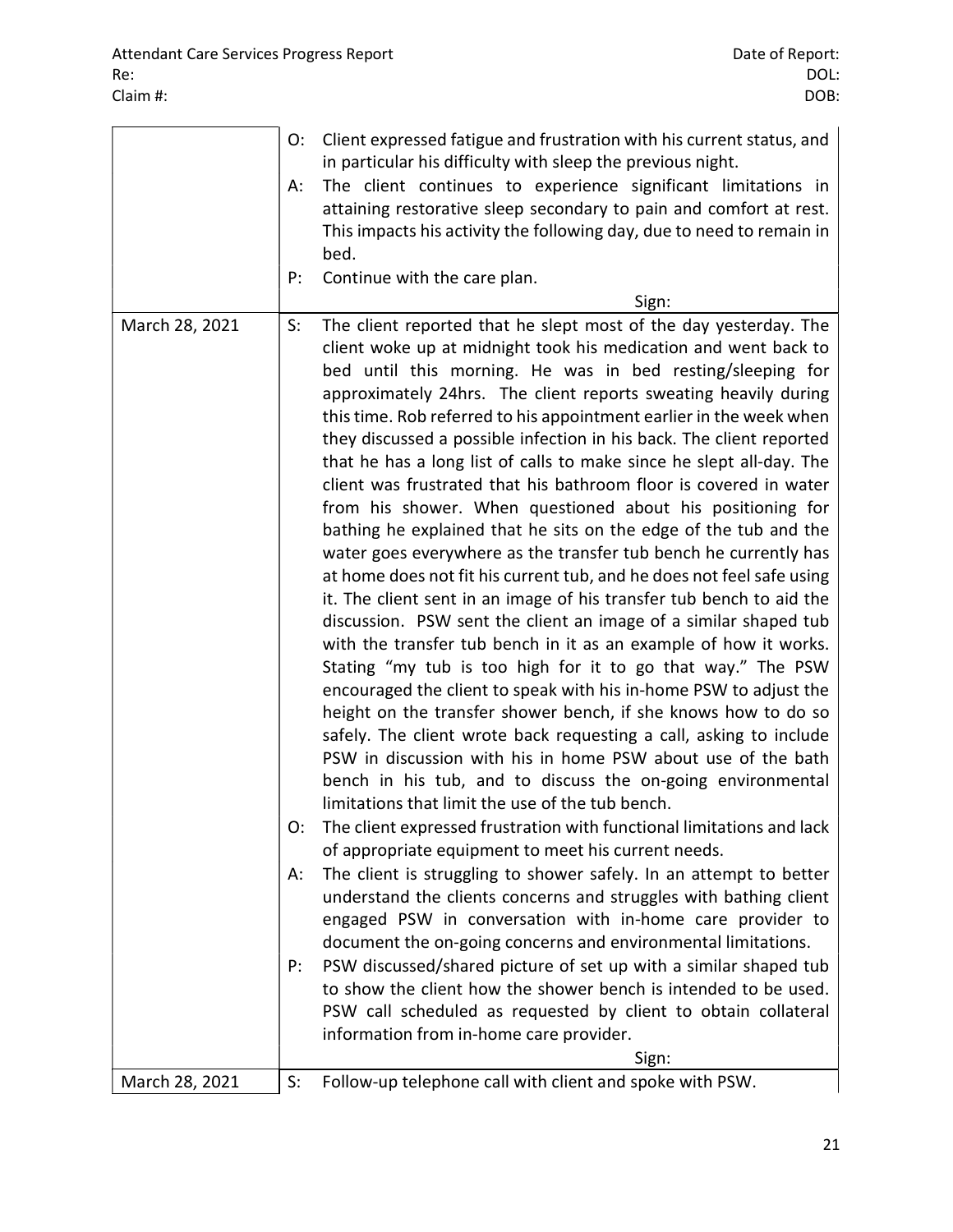Physical concerns: - currently has breakdown of skin on his bottom from sitting in his wheelchair for long periods of time. Lack of movement and blood flow to the area & hygiene struggles. PSW described the skin as "worn down, red and chaffed". The client expressed pain and tenderness on his bottom. No skin tears at this current time.

PSW expressed that the client struggles to wipe himself properly. The client is right hand dominant and struggles with his trunk range of motion due to his injuries. The dynamics of pain and balancing/ leaning while on the toilet combined with the act of wiping (rotation of trunk and upper extremity reaching) is difficult and painful for the client. The client explained that he "never feels clean down there." The client wants to retain a level of dignity and independence and does not want someone else wiping his bottom. PSW went with the client to his doctor's appointment, during this appointment the client was prescribed a cream to help with rashes that he has (location of rashes was not given) The doctor strongly encouraged the client to soak in warm a bath to help with proper hygiene and cleaning of his skin & pain management.

The PSW shared that the client has difficulty standing for periods of time longer than 5 mins without the pain and or fatigue becoming overwhelming.

PSW shared that the client is physically drained and mentally drained after he has to take the stairs. He is currently unable to access the tub to soak secondary to his physical limitations.

Environmental Struggles- The client lives on the second floor of a house in a bachelor apartment. The PSW described the stairs as very narrow and steep. The PSW expressed serious concerns with the stairs and the client's safety. The PSW explained that she has to awkwardly lug the wheelchair and/or walker up and down the stairs for outing/appointments. While the client uses a combination of stair rail and bracing against the wall to manoeuvre up and down the stairs at a slow and cautious pace. The PSW expressed that this is a stressful event for both parties. She is worried about potential falls and for the client it is painful, takes significant time to complete and is physically exhausting. Emotionally frustrating as each time, it highlights the clients' limitations, and he often feels guilty that it takes him so long to do something that should be simple.

The PSW shared that this winter Rob was stuck inside of his home without the ability to get out due to a snow fall trapping, blocking the front door access him from getting out for an undisclosed period of time. PSW shared her concerned for his safety as he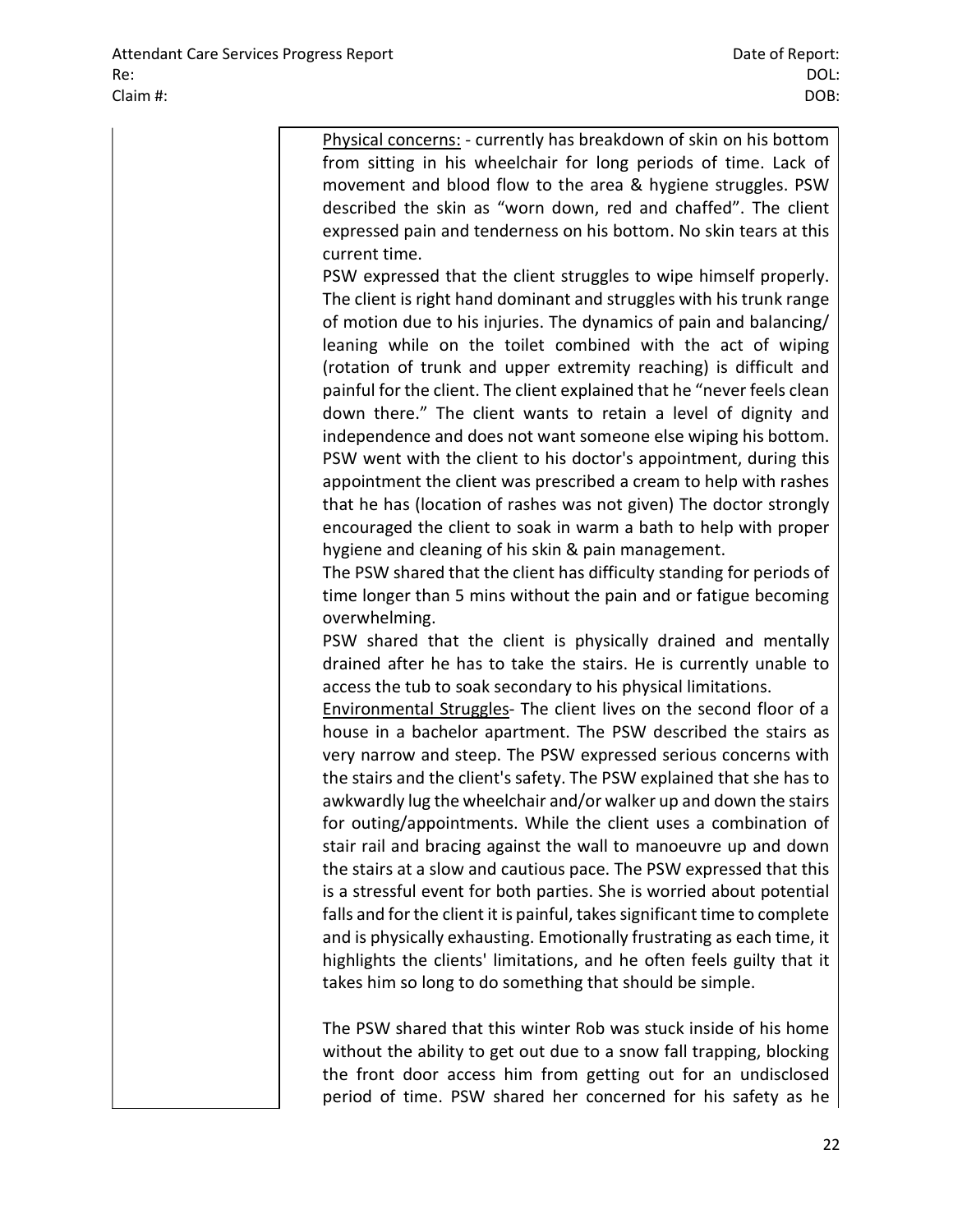cannot remove the snow himself and would not have been able to get out in an emergency. The PSW stated that since the incident she has made a point of checking in when the snow fall is heavy so he can get out if needed to for appointments and for safety.

PSW highlighted the limitations of his ability to negotiate the stairs safely and independently, siting several examples where his quality of life and functional tasks are impacted by his lack of support at home. An example she gave was getting groceries, the client uses bottled water for his coffee maker and for hydration. The client is not able to carry a case of water up the stairs, he ran out of bottled water & was out for several days and not able to have a cup of coffee. Laundry- The client has not laundry system in his home and has to have someone carry his laundry down the stairs and to a local laundromat facility to have his laundry washed and then bring it back.

The PSW shared that the client has struggles with eating and meal preparation and finds that he often opts for an "Ensure" so he doesn't have to cook for several reasons: the client relies heavily on his wheelchair and uses it the majority of the time due to his pain and fatigue. The counters in his home are too high and he is not able to do food preparations on his counter while sitting in his wheelchair and can't stand for long periods of time. The client finds it overwhelming, exhausting to cook and follow through with washing the dishes and worries that he will burn food. The client does not have a kitchen table and often eats either in his wheelchair or on and uncomfortable bar stool that she referred to as "not very safe or comfortable."

PSW shared that the client struggles with getting dressed. He does use a gripping device but with difficulty and pain. The client has great struggles with socks and shoes due to poor grip and forward flexion. The client often gets frustrated and overwhelmed about the struggles he has and the length of time these simple activities take him.

The PSW expressed that the client struggles with a lot of anger and frustration, but that his anger is situational and environmental. The she never felt his anger directed towards her. Stating "he often gets mad when he is struggling with the simple things or when he thinks he should have been able to do it himself."

The PSW shared another situation where the client requested his window cracked open for some fresh air. Due to his inability to access the window and close it independently the client was stuck with his window open for a sustained period of time in cold winter